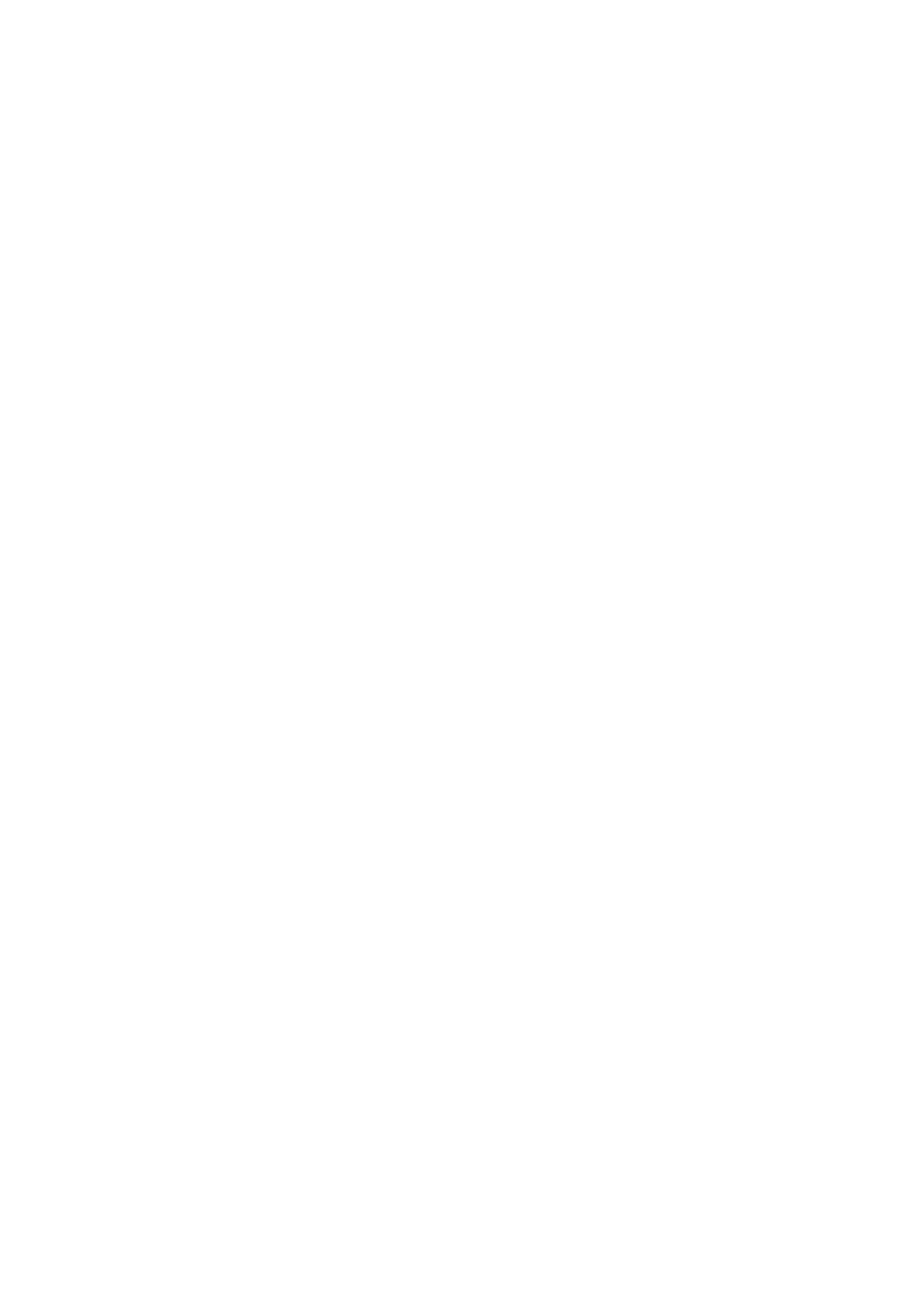



#### **Agenda Item 47/14a**

#### **Meeting of the Board of Directors Monday 29th September 2014**

#### **Compliance with NICE Safe Staffing Guidelines**

#### **1. Background**

- 1.1. Since June 2010 the Trust has carried out a bi-annual audit of patient acuity and dependency using the Safer Nursing Care Tool© (SNCT) formerly known as the AUKUH (Association of UK University Hospitals) tool. The tool calculates the baseline nursing establishment required to meet patient care needs, this has been used successfully to inform and support workforce planning over the last three years.
- 1.2 The SNCT findings have been reported to the Board 6 monthly, for the last two years, to provide assurance that the trust is taking a patient-centred, evidence-based, systematic approach to monitoring and reviewing nurse staffing levels.
- 1.3 The review of the Acuity Model conducted by Mersey Internal Audit Agency (MIAA) in January 2014 provided the Board with significant assurance regarding trust arrangements for data collection in relation to the acuity model.
- 1.4 Since the final report of the Mid Staffordshire NHS Foundation Trust Public Inquiry was published in February 2013, a succession of publications outlining safe staffing requirements and the Government's commitment to these requirements has ensued, in recognition of the evidence that staffing levels are linked to the safety of care and that staff short-falls increase the risks of patient harm and poor quality care. For ease of review the reports are available through the following hyperlinks:
	- Berwick Review August 2013: [A promise to learn a commitment to act, improving the](https://www.gov.uk/government/publications/berwick-review-into-patient-safety) safety of [patients in England](https://www.gov.uk/government/publications/berwick-review-into-patient-safety)
	- National Quality Board November 2013: [How to ensure the right people with the right](http://www.england.nhs.uk/wp-content/uploads/2013/11/nqb-how-to-guid.pdf) skills are in [the right place at the right time](http://www.england.nhs.uk/wp-content/uploads/2013/11/nqb-how-to-guid.pdf)
	- Department of Health January 2014: [Hard Truths, the journey to putting patients first](https://www.gov.uk/government/uploads/system/uploads/attachment_data/file/270368/34658_Cm_8777_Vol_1_accessible.pdf)
- 1.5 NICE was subsequently commissioned to develop guidelines on safe and effective staffing which for acute hospitals were published in July 2014. A compliance review against all the guidance is currently being completed and is focusing on the issues of the red flags of care.

#### **2. Introduction**

- 2.1 Although an evidence-based approach to ensuring safe staffing has been adopted by the trust for some time through the use of the SNCT, 2014 has seen the introduction of a range of additional processes to meet the expectations of the National Quality Board and Department of Health commitments which themselves are mirrored in the NICE guidance.
- 2.2 The NICE guidance addresses five overarching elements which need to be met those of:
	- − Organisational strategy;
	- Principles for determining nursing staff requirements;
	- Setting the ward nursing establishment;
	- Assessing availability of nursing staff on the day to meet patient need;
	- Monitoring and evaluation of nursing staff establishments.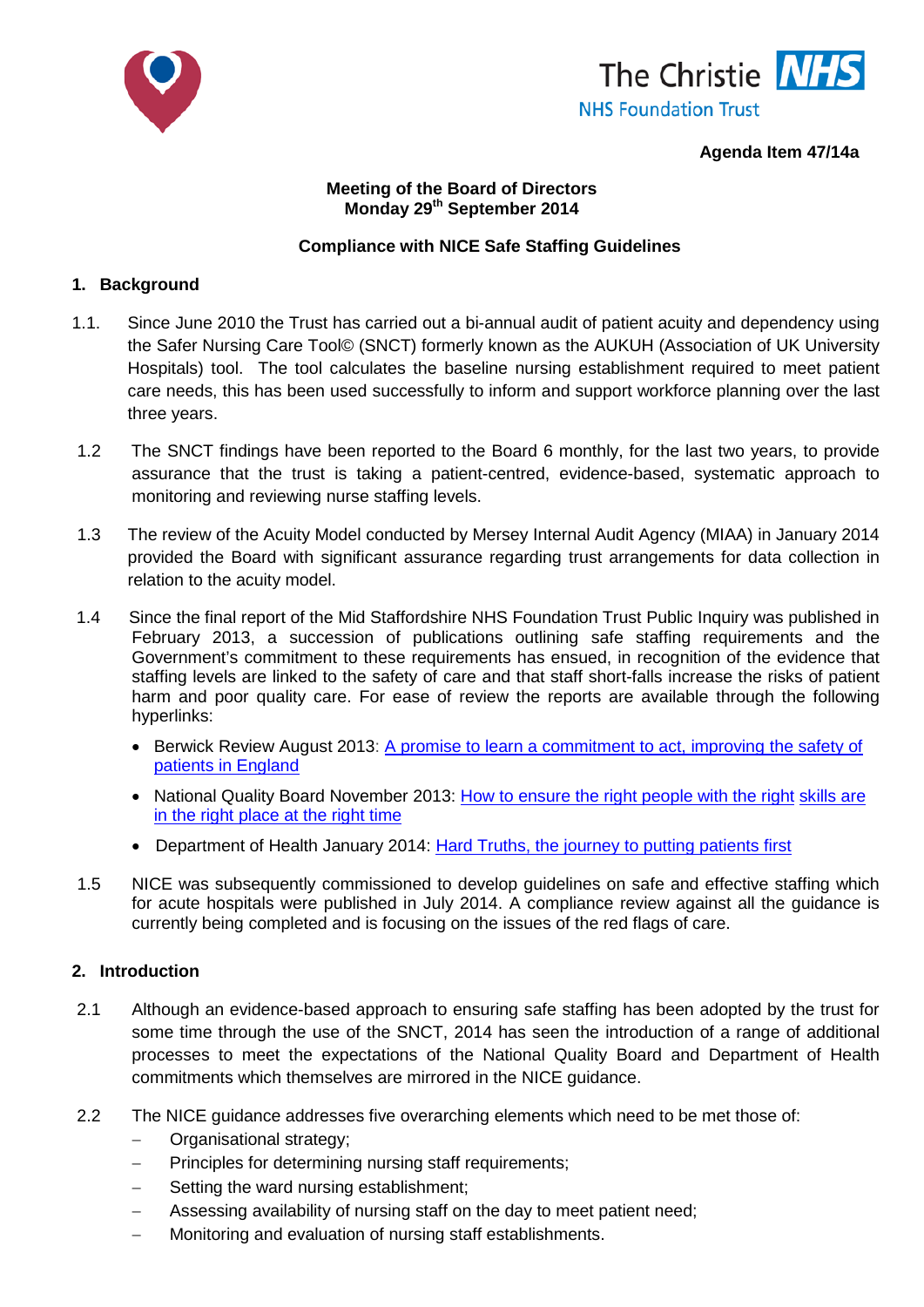- 2.3 As a requirement of the guidance, the board of directors has monthly review of the details and summary of planned and actual staffing on a shift-by-shift basis through the performance report.
- 2.4 However, the guidance requires that organisational responsibility and accountability for budgeted nurse staffing establishments sits with the Board of Directors and must encompass a formal board level review of individual wards at least twice a year. This paper provides the board with the information required for it to discharge this duty.

#### **3. The review of budgeted establishments**

- 3.1 This review centres on the nursing care requirement of patients determined by acuity and dependency data (SNCT data). However, it includes consideration of all the other factors that can influence the nursing staff requirement including patient flow, the care environment, staff turnover, sickness rates, and patient harm data.
- 3.2 An important aspect of compliance with the NICE guidance is ascertaining the senior ward nurse's overall professional judgement of staffing need based on all the above information.
- 3.3 A review of the ward establishments was undertaken and the process used is described below in figure 1.



### **Figure 1: The process for reviewing ward staffing establishments**

- 3.4 The review as described above was undertaken on the  $1<sup>st</sup>$  September 2014, it was well received by all colleagues who attended and there have been a couple of learning points with regards how the supporting data will be required going forward as there were a number of variations on how this data was presented. The trend data was also available for comparison at each review meeting.
- 3.5 For each ward reviewed a proforma was completed and the output of each assessment and sign off can be seen at Appendix 1.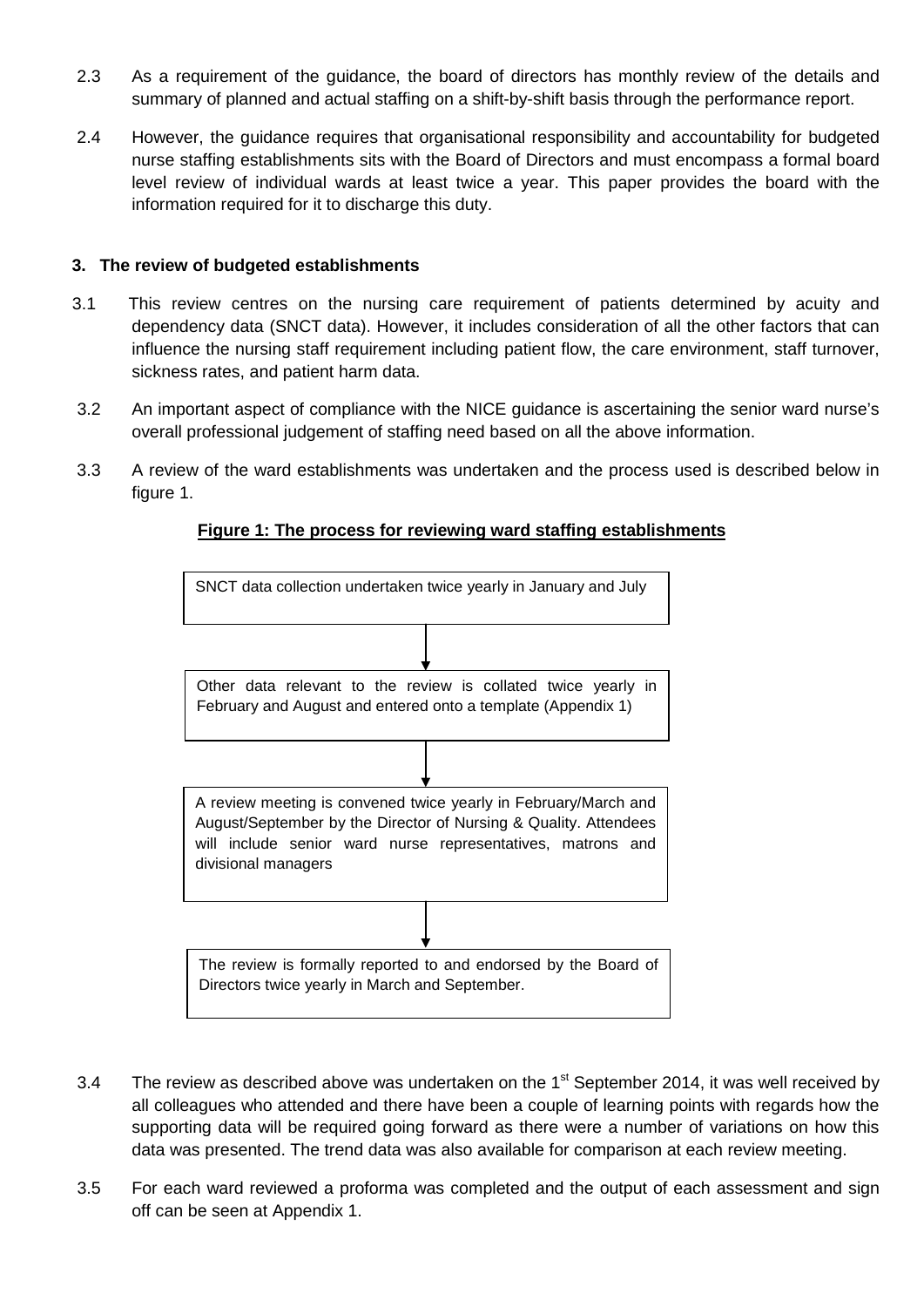### **4. Safer Nursing Care Tool (SNCT) Data Trends – June 2010- June 2014**

4.1 The trend data for each of the wards over the past four years can be reviewed below and for two wards where there has been a change in location or provision of services this has been greyed out until the point they came in to operation.

4.2 The SNCT kit is not used for the critical care facility as there are national guidelines on staffing levels although for fullness of this work a review of the critical care unit was carried out.

|                 |          |          |          | WTE recommendation from 9 SNCT data sets |          |          |          |          |               | <b>Budgeted</b><br><b>Nursing</b>                  | <b>Bed</b>                           |
|-----------------|----------|----------|----------|------------------------------------------|----------|----------|----------|----------|---------------|----------------------------------------------------|--------------------------------------|
| Ward            | $Jun-10$ | $Jan-11$ | $Jun-11$ | $Jan-12$                                 | $Jun-12$ | $Jan-13$ | $Jun-13$ | $Jan-14$ | <b>Jun-14</b> | <b>Establishment</b><br>$Jun-14$<br>(Incl. Band 7) | Occupancy<br>Last 6<br><b>Months</b> |
| 4/BMRU          |          |          |          |                                          |          |          |          | 39.30    | 41.04         | 41.68                                              | 94%                                  |
| 10              | 32.48    | 30.76    | 32.65    | 32.24                                    | 30.97    | 38.16    | 31.49    | 33.20    | 33.60         | 34.59                                              | 74%*                                 |
| 11              | 35.17    | 35.89    | 32.57    | 30.38                                    | 33.60    | 33.57    | 36.28    | 32.00    | 37.16         | 35.94                                              | 92%                                  |
| 12              | 37.11    | 38.84    | 37.12    | 36.05                                    | 34.73    | 33.54    | 32.35    | 34.70    | 34.71         | 37.22                                              | 94%                                  |
| <b>MAU</b>      | 29.84    | 28.74    | 29.59    | 30.06                                    | 33.64    | 29.60    | 29.38    | 30.36    | 33.36         | 31.00                                              | 82%                                  |
| <b>Palatine</b> |          |          |          |                                          |          |          |          |          | 50.27         | 57.23                                              | 96%                                  |

\*Monday-Friday





Ward 11- WTE requirements emerging from SNCT data sets



MAU- WTE requirements emerging from SNCT data sets



Ward 10 - WTE requirements emerging from SNCT data sets





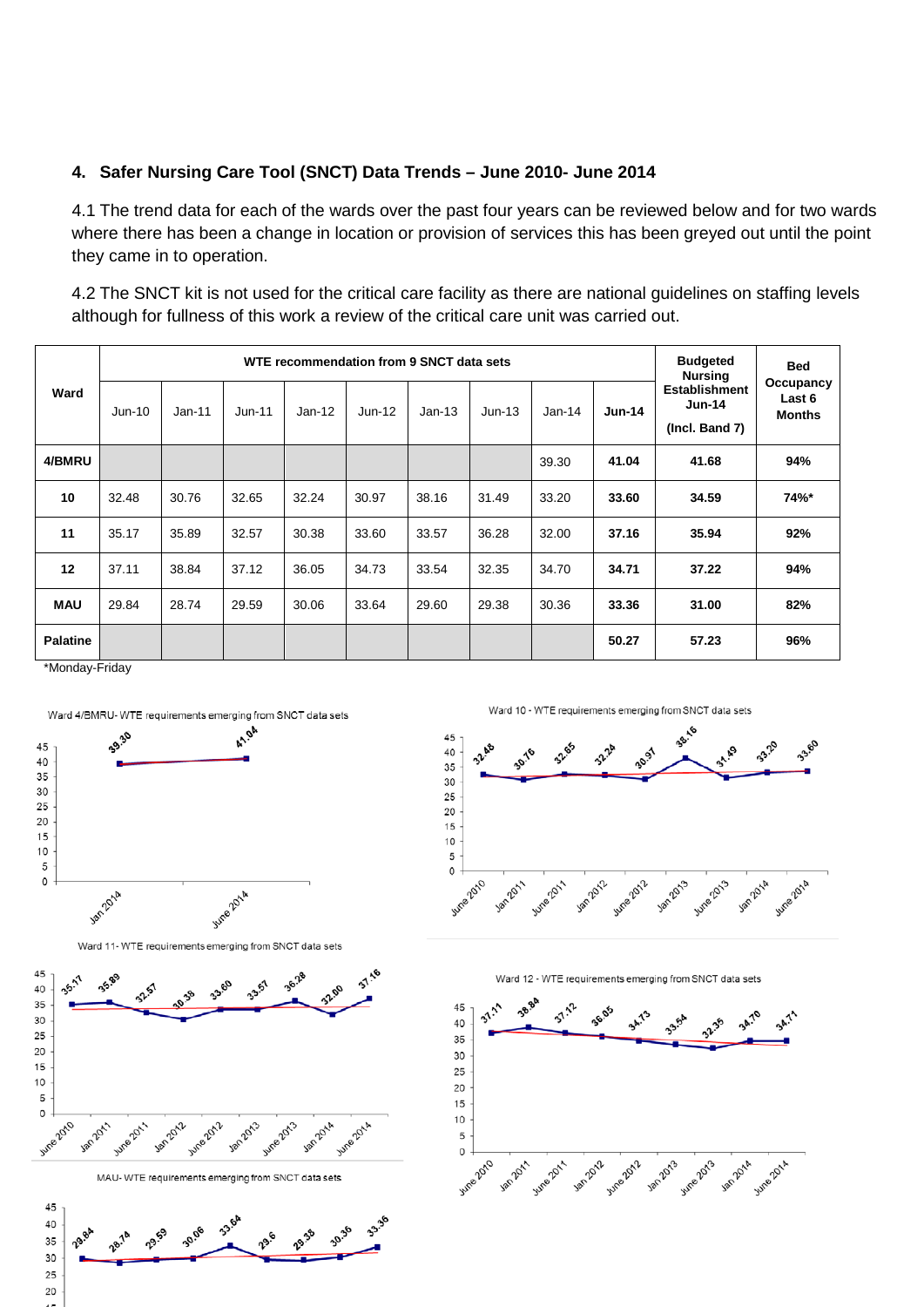## **5. Conclusion**

- The review provides broad assurance that the budgeted nursing establishments currently set for the trust's in-patient wards align with the care needs of patients in the context of other workload sensitive factors and care quality. Review of the information in Appendix 1 demonstrates that increases to nursing establishments as the outcome of increase in activity and SNCT review has led to appropriate increases in establishment over the last year.
- However, there is recognition of the need for a further review of night staffing arrangements on ward 4, and a piece of work to examine the acuity of the upstairs and downstairs areas of the BMRU and ward 4 separately. This is under way.
- The Executive Director of Nursing & Quality has also formally requested a review to ensure the equalisation of staffing between Wards 11 and 12 based on a review of a year's worth of activity of the two wards.

# **6. Recommendations**

- All processes related to safe nurse staffing need to be captured within a new policy which reflects the full NICE guidance including red flag events, this policy is currently being developed.
- The Board are asked to endorse the findings and conclusion of this 6 monthly nursing establishment review and approve the nurse staffing levels.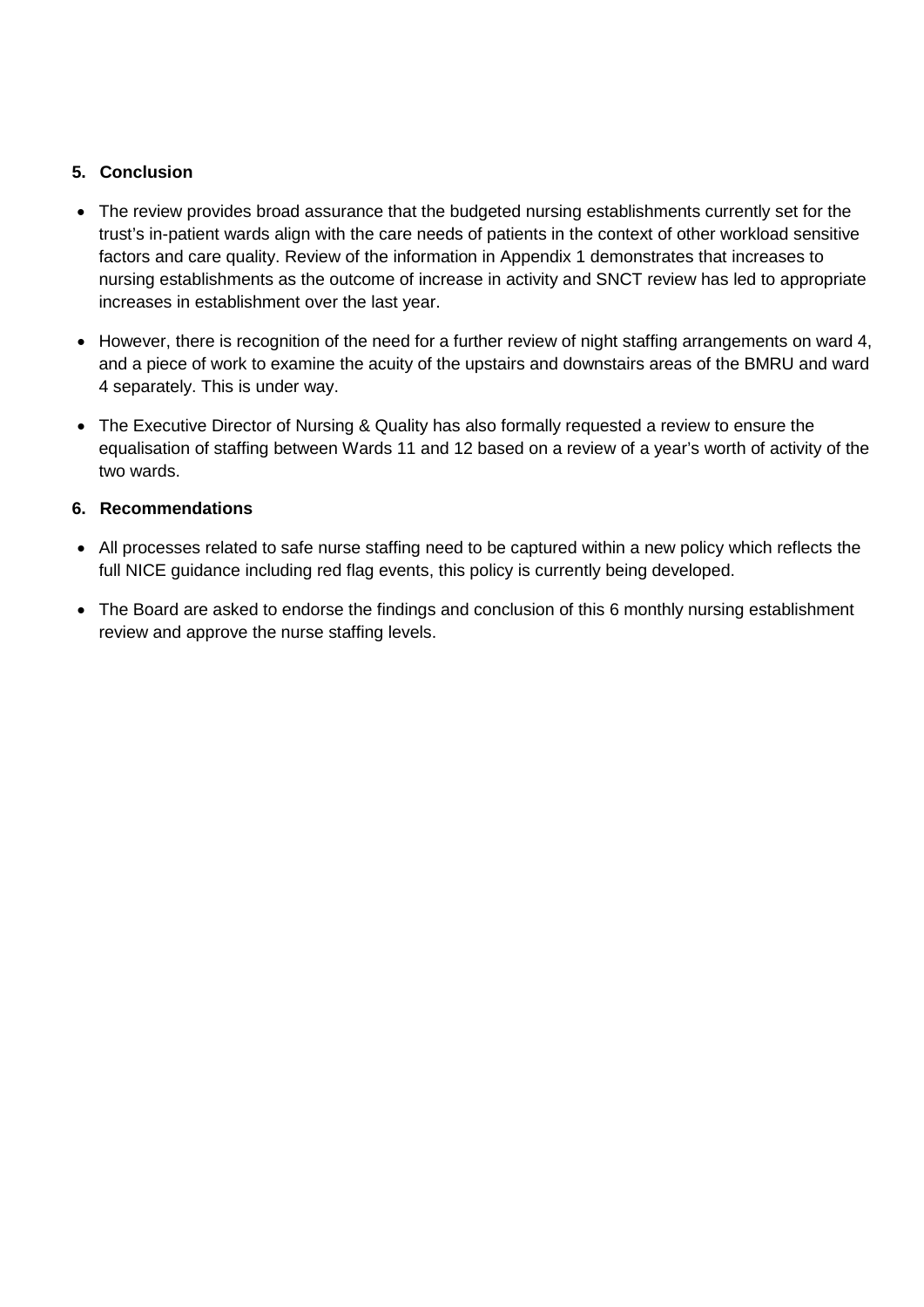# **Appendix 1: Data to inform review of the budgeted nursing establishments**

# **Palatine Ward**

| <b>Current Budgeted Establishment</b>                                                                                                                                                                            | 57.23 WTE                                                                                                                                                                                                                                                                                                                                                                                                                            |
|------------------------------------------------------------------------------------------------------------------------------------------------------------------------------------------------------------------|--------------------------------------------------------------------------------------------------------------------------------------------------------------------------------------------------------------------------------------------------------------------------------------------------------------------------------------------------------------------------------------------------------------------------------------|
| <b>Current Skill Mix</b> (Registered Nurses to Unregistered Nurses)                                                                                                                                              | 88% Registered<br>12% Unregistered                                                                                                                                                                                                                                                                                                                                                                                                   |
| Recommended Minimum Skill Mix (RCN)                                                                                                                                                                              | 65:35                                                                                                                                                                                                                                                                                                                                                                                                                                |
| % Bed Occupancy (average over last 6 months May-June)                                                                                                                                                            | 95.9%                                                                                                                                                                                                                                                                                                                                                                                                                                |
| <b>Factors relevant to establishment review</b>                                                                                                                                                                  |                                                                                                                                                                                                                                                                                                                                                                                                                                      |
| <b>Patient Factors</b>                                                                                                                                                                                           |                                                                                                                                                                                                                                                                                                                                                                                                                                      |
| Baseline requirement based on patient acuity data - Safer Nursing<br>Care Tool© data for June 2014                                                                                                               | 50.27 WTE<br>Includes 16% uplift for annual leave & additional<br>6% uplift for other planned & unplanned leave                                                                                                                                                                                                                                                                                                                      |
| <b>Other Patient Factors</b>                                                                                                                                                                                     | Haematology and transplant specialist,<br>Teenage & Young adult, Paediatric and<br>Radioisotope services.                                                                                                                                                                                                                                                                                                                            |
| <b>Ward Factors</b>                                                                                                                                                                                              |                                                                                                                                                                                                                                                                                                                                                                                                                                      |
| <b>Ward Layout</b>                                                                                                                                                                                               | The ward has 31 side rooms, including<br>12 specialist Hepa rooms and 1<br>radioisotope room and is 100 metres<br>long with 2 nurse bases, 2 treatment<br>rooms and 2 sluice rooms included to<br>reduce distances travelled by staff.<br>The ward has a dual call bell system for<br>nursing and non-nursing needs.<br>Each patient room has its own set of<br>equipment to ensure infection control<br>standards and availability. |
| Patient Flow - based on SNCT data for June 2014                                                                                                                                                                  |                                                                                                                                                                                                                                                                                                                                                                                                                                      |
| <b>PW - Patient Flow</b><br>14<br>12<br>10<br>8<br>6<br>4<br>2<br>13<br>15<br>Transfers Out<br>Admissions<br>Discharges<br>– Transfers In<br>Ward Attenders<br>— Deaths<br>Escorts on Site<br>—— Escorts of Site |                                                                                                                                                                                                                                                                                                                                                                                                                                      |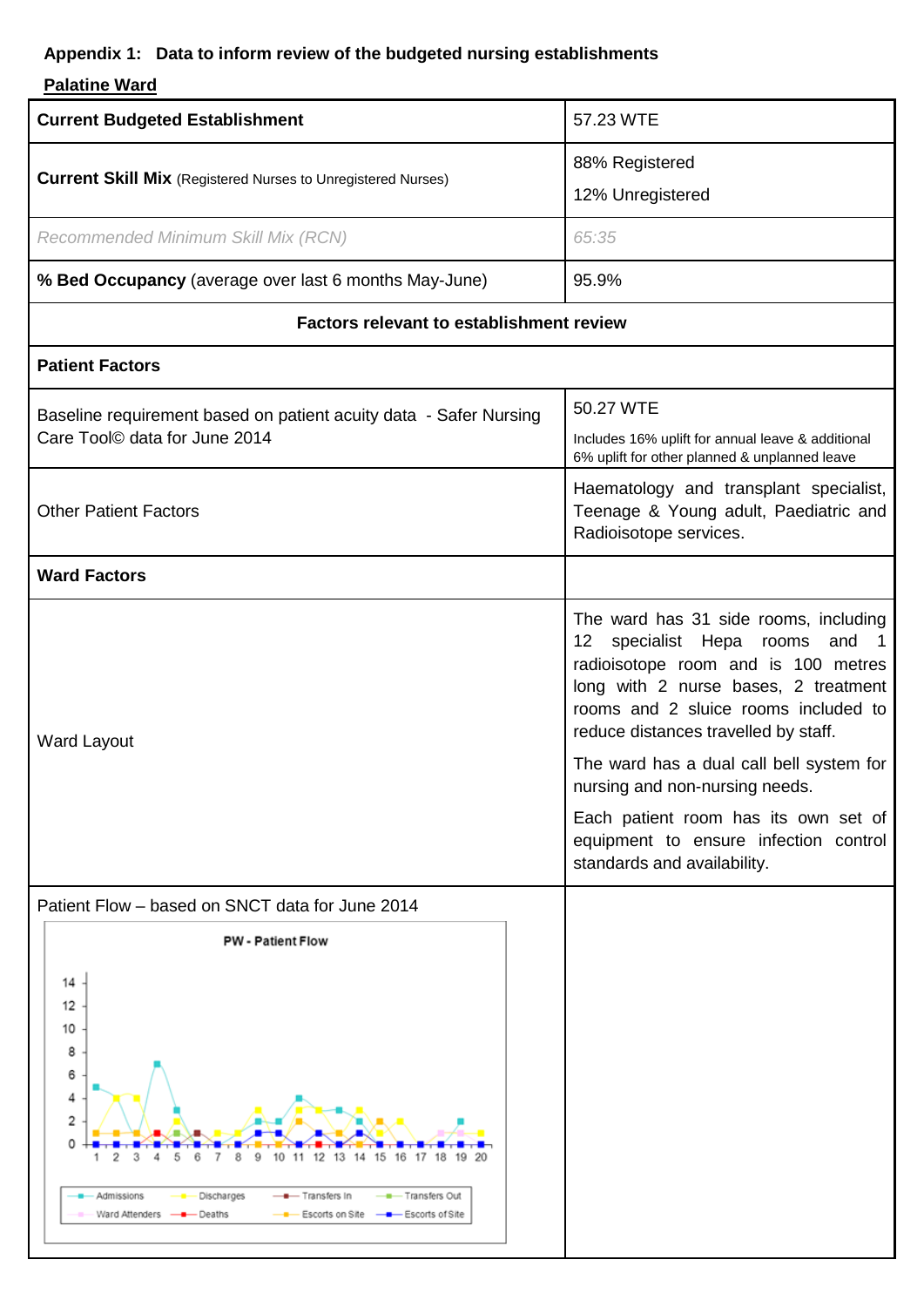|                                                                                   | Since opening there has been on-going<br>integration of the haematology and TYA<br>teams.                                                                                               |                                            |            |  |  |  |
|-----------------------------------------------------------------------------------|-----------------------------------------------------------------------------------------------------------------------------------------------------------------------------------------|--------------------------------------------|------------|--|--|--|
| Evolution/Development of Service (Planned or Actual)                              | There has been a review of nurse<br>staffing and shift times and the new<br>rostering system commenced on the 15 <sup>th</sup><br>September 2014.                                       |                                            |            |  |  |  |
|                                                                                   | There has been the introduction of an<br>additional clinical practice facilitator to<br>support the current postholder to support<br>the integration and training of staff.             |                                            |            |  |  |  |
| <b>Nursing Factors</b>                                                            |                                                                                                                                                                                         |                                            |            |  |  |  |
| Supervisory Status of Band 7 (WTE or %)                                           | 100%                                                                                                                                                                                    |                                            |            |  |  |  |
| <b>Sickness Rate</b>                                                              | review                                                                                                                                                                                  | New ward so will be available in next      |            |  |  |  |
| Staff Turnover (over last 6 months)                                               | review                                                                                                                                                                                  | New ward so this will be available in next |            |  |  |  |
| Bank Use (over last 6 months) May and June data                                   | New ward so this will be available in next<br>review                                                                                                                                    |                                            |            |  |  |  |
|                                                                                   | 2 clinical practice facilitators in post to<br>train and supervise all staff to ensure<br>competency levels are obtained and<br>maintained and to provide extra support<br>if required. |                                            |            |  |  |  |
| Support of Learners & New Staff                                                   | There is a 12 month development<br>programme for all new starters to the<br>unit.                                                                                                       |                                            |            |  |  |  |
|                                                                                   | Dedicated training days for haematology<br>transplant and TYA specialities which are<br>open for National attendance as well as<br>internal staff.                                      |                                            |            |  |  |  |
| <b>Safety Factors</b>                                                             |                                                                                                                                                                                         |                                            |            |  |  |  |
| Shifts where RN: Patient ratio exceeded 1:8 - based on SNCT data<br>for June 2014 | Early<br>0                                                                                                                                                                              | Late<br>0                                  | Night<br>0 |  |  |  |
| <b>Operational Safety Issues</b>                                                  | When paediatric patients are required to<br>stay overnight on the ward or in the radio<br>isotope room a paediatric nurse is<br>required on every shift.                                |                                            |            |  |  |  |
|                                                                                   | Paediatric medical cover is provided by a<br>permanent speciality grade doctor and a<br>rotational Specialist Registrar from The<br>Children's Hospital.                                |                                            |            |  |  |  |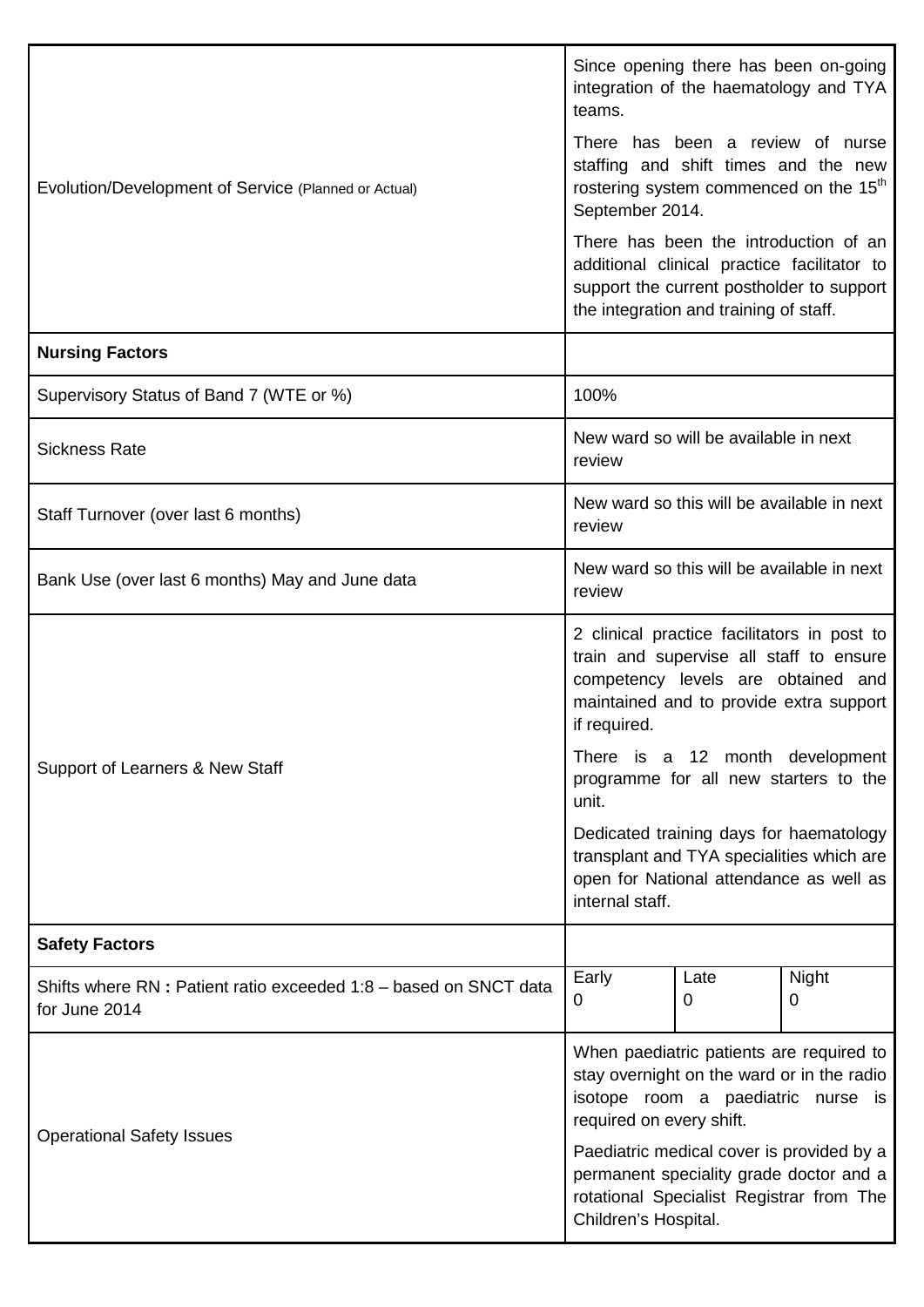| % of nursing hours where actual met the planned hours: June 2014         |                                                   |     | For Registered Nurses:<br>89.2%- Day Shifts<br>103% - Night shifts<br>For Care Staff<br>90.3% - Day shifts<br>35.3% Night shifts (the unit was merged<br>in June and following a review of staffing<br>new posts established awaiting staff<br>coming into post) |                                        |     |                                                                                                                                                                                                                                                                |             |
|--------------------------------------------------------------------------|---------------------------------------------------|-----|------------------------------------------------------------------------------------------------------------------------------------------------------------------------------------------------------------------------------------------------------------------|----------------------------------------|-----|----------------------------------------------------------------------------------------------------------------------------------------------------------------------------------------------------------------------------------------------------------------|-------------|
| <b>Nurse Sensitive Indicators</b><br>of Quality (Data for last 6         |                                                   | Jan | Feb                                                                                                                                                                                                                                                              | Mar                                    | Apr | May                                                                                                                                                                                                                                                            | Jun         |
| months)                                                                  | Falls (moderate & above)                          |     |                                                                                                                                                                                                                                                                  |                                        |     | $\mathbf 0$                                                                                                                                                                                                                                                    | $\mathbf 0$ |
|                                                                          | Pressure Ulcers (attributable Grade 2 &<br>above) |     |                                                                                                                                                                                                                                                                  |                                        |     | $\mathbf 0$                                                                                                                                                                                                                                                    | 0           |
|                                                                          | Medication Errors (attributable to nurses)        |     |                                                                                                                                                                                                                                                                  |                                        |     | $\mathbf 0$                                                                                                                                                                                                                                                    | 3           |
|                                                                          | Complaints (related to nurses or nursing<br>care) |     |                                                                                                                                                                                                                                                                  |                                        |     | 0                                                                                                                                                                                                                                                              | 0           |
|                                                                          | <b>MRSA</b> bacteraemia                           |     |                                                                                                                                                                                                                                                                  |                                        |     | $\mathbf 0$                                                                                                                                                                                                                                                    | 0           |
|                                                                          | Attributable C. Diff.                             |     |                                                                                                                                                                                                                                                                  |                                        |     | $\mathbf 0$                                                                                                                                                                                                                                                    | 0           |
|                                                                          | Red Flag events (from July 2014)                  |     |                                                                                                                                                                                                                                                                  |                                        |     | N/A                                                                                                                                                                                                                                                            | N/A         |
| Professional Judgement and Recommendation of Senior Ward<br><b>Nurse</b> |                                                   |     |                                                                                                                                                                                                                                                                  | staff to patient ratio of 1:3 and 1:4. |     | The staffing levels are appropriate and<br>meet the requirement of patient acuity<br>with the addition of the extra unregistered<br>staff agreed pre-opening which have<br>been recruited to. The unit is highly<br>specialised which is reflected in the high |             |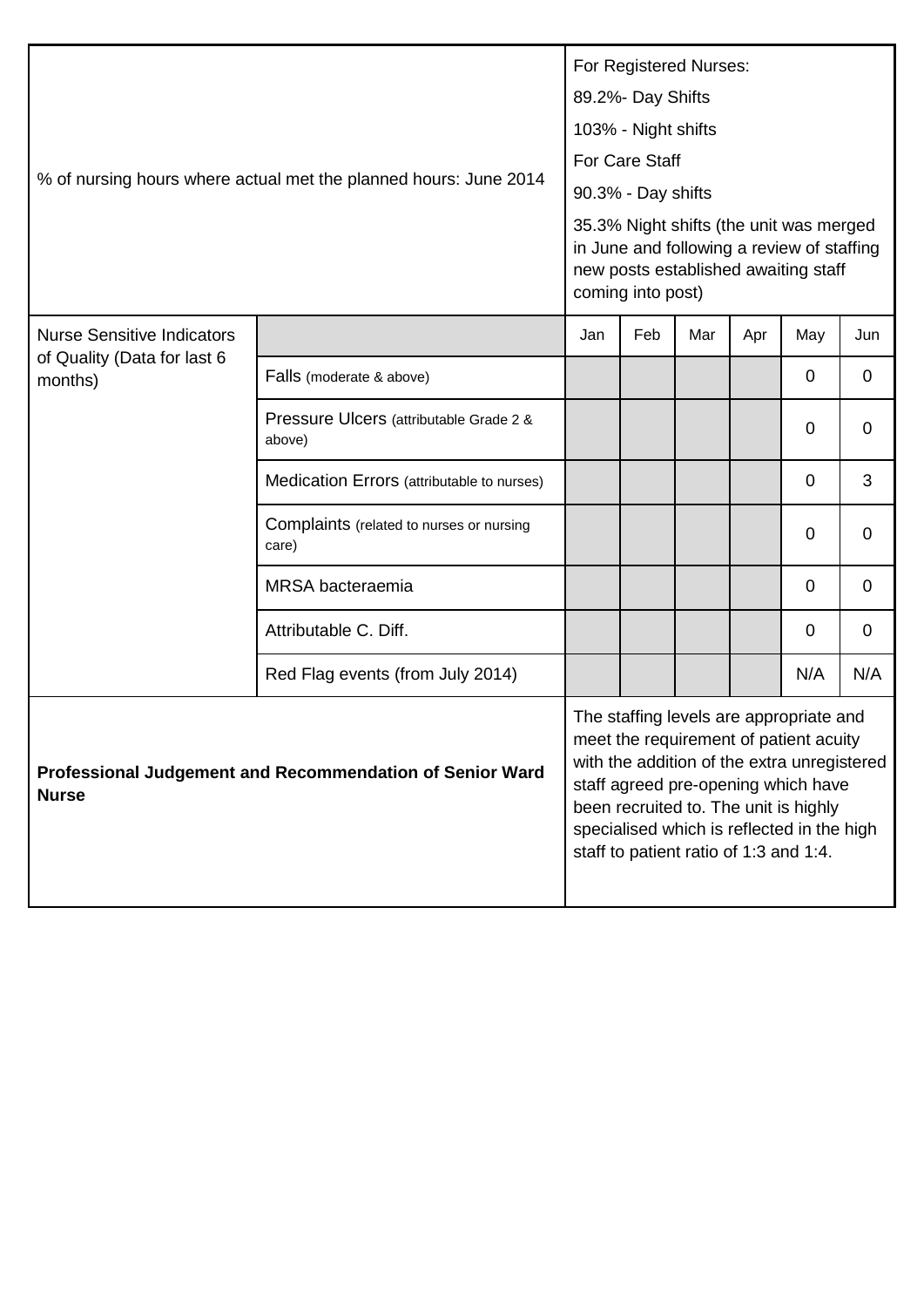# **Ward 10**

| <b>Current Budgeted Establishment</b>                                                                                                                                                                                                                                                                             | 34.59 WTEs                                                                                                                                                                                                                                 |
|-------------------------------------------------------------------------------------------------------------------------------------------------------------------------------------------------------------------------------------------------------------------------------------------------------------------|--------------------------------------------------------------------------------------------------------------------------------------------------------------------------------------------------------------------------------------------|
| <b>Current Skill Mix</b> (Registered Nurses to Unregistered Nurses)                                                                                                                                                                                                                                               | 70:30                                                                                                                                                                                                                                      |
| Recommended Minimum Skill Mix (RCN)                                                                                                                                                                                                                                                                               | 65:35                                                                                                                                                                                                                                      |
| % Bed Occupancy (average over last 6 months)                                                                                                                                                                                                                                                                      | 74.7% Monday to Friday                                                                                                                                                                                                                     |
| <b>Factors relevant to establishment review</b>                                                                                                                                                                                                                                                                   |                                                                                                                                                                                                                                            |
| <b>Patient Factors</b>                                                                                                                                                                                                                                                                                            |                                                                                                                                                                                                                                            |
| Baseline requirement based on patient acuity data - Safer Nursing<br>Care Tool <sup>©</sup> data for June 2014                                                                                                                                                                                                    | 33.60 WTEs<br>Includes 16% uplift for annual leave & additional<br>6% uplift for other planned & unplanned leave                                                                                                                           |
| <b>Other Patient Factors</b>                                                                                                                                                                                                                                                                                      | Patients requiring post op continuous<br>monitoring therefore an increased<br>dependency at ward level. Also an<br>increased number of patients with<br>dementia.                                                                          |
| <b>Ward Factors</b>                                                                                                                                                                                                                                                                                               |                                                                                                                                                                                                                                            |
| <b>Ward Layout</b>                                                                                                                                                                                                                                                                                                | 4 x side rooms                                                                                                                                                                                                                             |
|                                                                                                                                                                                                                                                                                                                   | 6 x 4 bed bays                                                                                                                                                                                                                             |
| Patient Flow - based on SNCT data for June 2014                                                                                                                                                                                                                                                                   | Very High                                                                                                                                                                                                                                  |
| Ward 10 - Patient Flow<br>20<br>18<br>16<br>14<br>12<br>10<br>8<br>6<br>4<br>$\overline{2}$<br>0<br>12 13 14 15 16 17 18<br>19 20<br>9<br>8<br>10<br>11<br>З<br>5<br>- Transfers Out<br><b>Admissions</b><br>Discharges<br>- Transfers In<br>Escorts on Site<br>- Ward Atten ders<br>- Escorts off Site<br>Deaths |                                                                                                                                                                                                                                            |
| Evolution/Development of Service (Planned or Actual)                                                                                                                                                                                                                                                              | Additional nurses recruited as part of the<br>Gynaecological surgical transfer.<br>Additional Surgical ward planned to open<br>on the 29 <sup>th</sup> September in a temporary<br>location until estates works are complete<br>on ward 1. |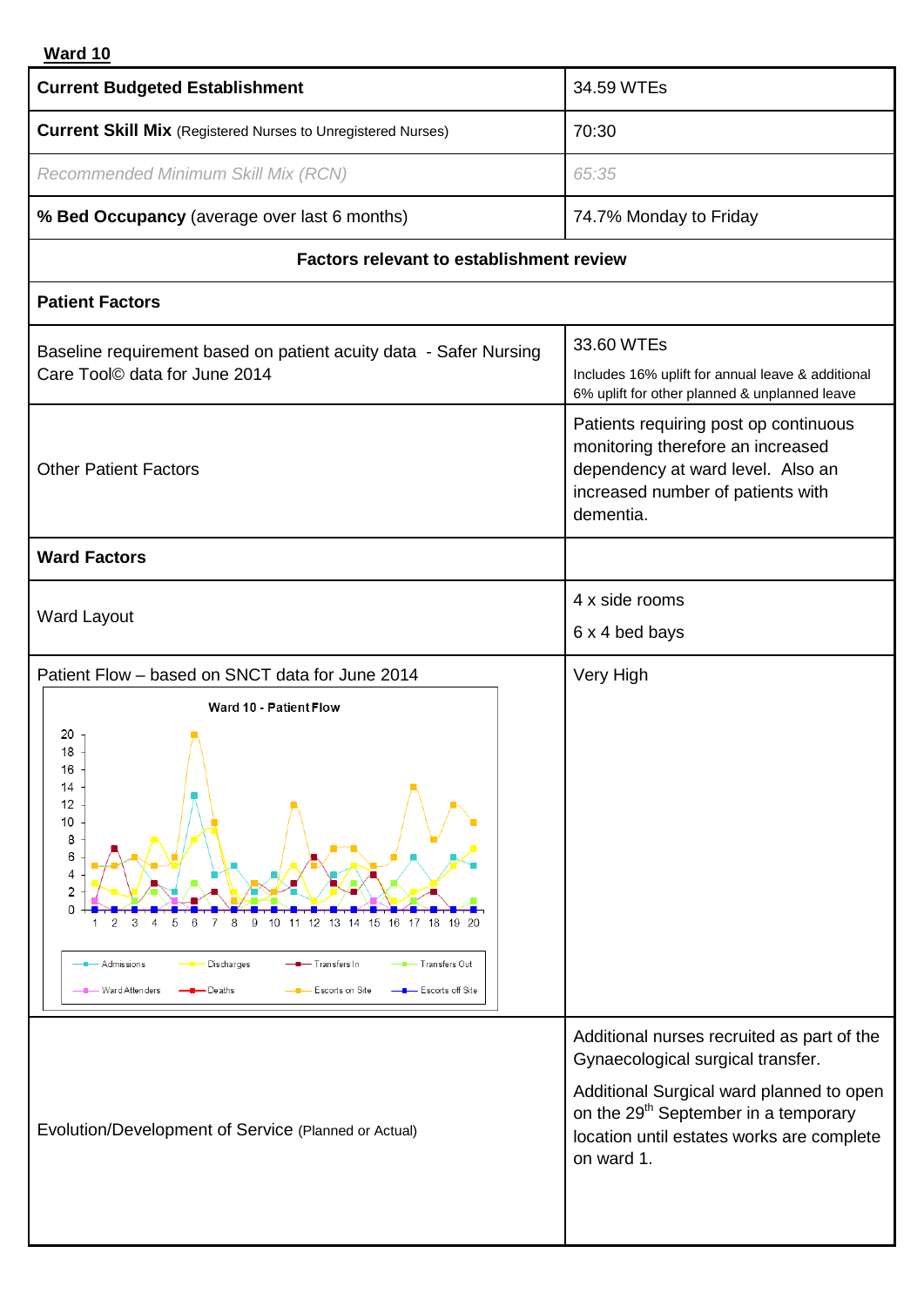| <b>Nursing Factors</b>                                                            |                                                          |                |                                                                                                                                                                     |                |             |                                          |             |  |
|-----------------------------------------------------------------------------------|----------------------------------------------------------|----------------|---------------------------------------------------------------------------------------------------------------------------------------------------------------------|----------------|-------------|------------------------------------------|-------------|--|
| Supervisory Status of Band 7 (WTE or %)                                           |                                                          | 60%            |                                                                                                                                                                     |                |             |                                          |             |  |
| Sickness Rate (June 2014)                                                         |                                                          | 6.54%          |                                                                                                                                                                     |                |             |                                          |             |  |
| Staff Turnover (over last 6 months)                                               |                                                          | 2.89%          |                                                                                                                                                                     |                |             |                                          |             |  |
| Bank Use (over last 6 months)                                                     |                                                          | 77 shifts      |                                                                                                                                                                     |                |             |                                          |             |  |
| Support of Learners & New Staff                                                   |                                                          |                | All new members of staff undergo a<br>supernumery period of 2-4 weeks.<br>Induction packs and competency<br>booklets are issued and staff are<br>assigned a mentor. |                |             |                                          |             |  |
| <b>Safety Factors</b>                                                             |                                                          |                |                                                                                                                                                                     |                |             |                                          |             |  |
| Shifts where RN: Patient ratio exceeded 1:8 - based on SNCT data<br>for June 2014 |                                                          |                |                                                                                                                                                                     | Late<br>6      |             | Night<br>5                               |             |  |
| <b>Operational Safety Issues</b>                                                  |                                                          |                | 4 monitored beds and high patient flow                                                                                                                              |                |             |                                          |             |  |
| % of nursing hours where actual met the planned hours: June 2014                  |                                                          |                | For Registered Nurses:<br>96.5%- Day Shifts<br>103.1% - Night shifts<br><b>For Care Staff</b><br>84.4% - Day shifts<br>85.7% Night shifts                           |                |             |                                          |             |  |
| <b>Nurse Sensitive Indicators</b>                                                 |                                                          | Jan            | Feb                                                                                                                                                                 | Mar            | Apr         | May                                      | Jun         |  |
| of Quality (Data for last 6<br>months)                                            | Falls (moderate & above)                                 | 0              | $\mathbf 0$                                                                                                                                                         | $\mathbf 0$    | $\mathbf 0$ | $\overline{0}$                           | 0           |  |
|                                                                                   | Pressure Ulcers (attributable Grade 2 &<br>above)        | $\overline{0}$ | $\overline{0}$                                                                                                                                                      | 0              | 0           | $\overline{0}$                           | 0           |  |
|                                                                                   | Medication Errors (attributable to nurses)               | 1              | 1                                                                                                                                                                   | $\overline{2}$ | 3           | 1                                        | 1           |  |
|                                                                                   | Complaints (related to nurses or nursing<br>care)        | $\overline{0}$ | $\mathbf 0$                                                                                                                                                         | 1              | $\mathbf 0$ | $\overline{0}$                           | $\mathbf 0$ |  |
|                                                                                   | Attributable MRSA bacteraemia                            | $\mathbf 0$    | 0                                                                                                                                                                   | $\mathbf 0$    | $\mathbf 0$ | $\mathbf 0$                              | 0           |  |
|                                                                                   | Attributable C. Diff.                                    | $\mathbf 0$    | $\mathbf 0$                                                                                                                                                         | $\mathbf 0$    | $\mathbf 0$ | $\overline{0}$                           | $\mathbf 0$ |  |
|                                                                                   | Red Flag events (July 2014)                              | N/A            | N/A                                                                                                                                                                 | N/A            | N/A         | N/A                                      | N/A         |  |
| <b>Nurse</b>                                                                      | Professional Judgement and Recommendation of Senior Ward |                | for the patient acuity.                                                                                                                                             |                |             | The ward funded establishment is correct |             |  |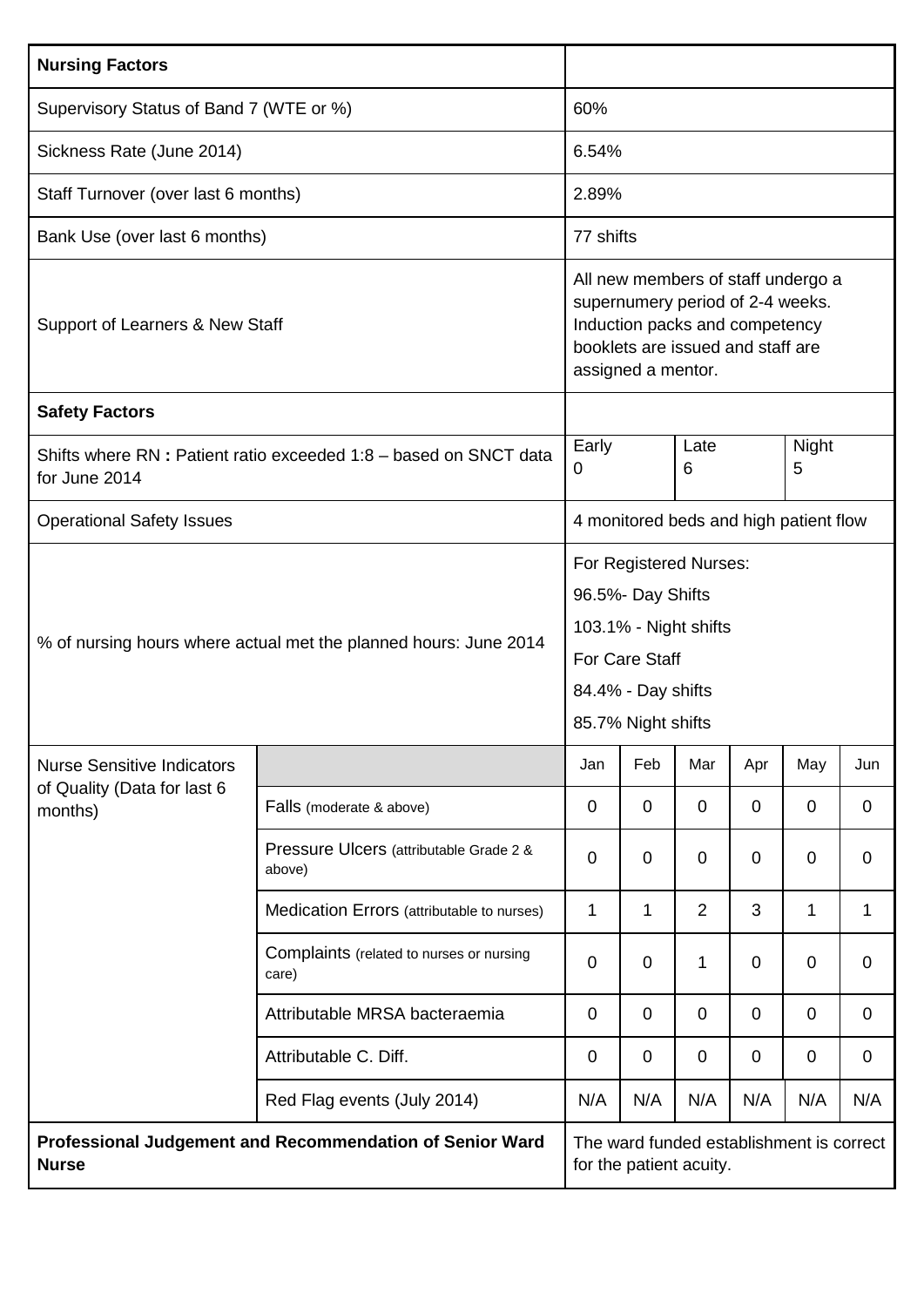# **Medical Admissions Unit**

| <b>Current Budgeted Establishment</b>                                                                                                                                                                                                                                                                                   | <b>31 WTE</b>                                                                                                                                                                                                                                                                                                                                                                                       |
|-------------------------------------------------------------------------------------------------------------------------------------------------------------------------------------------------------------------------------------------------------------------------------------------------------------------------|-----------------------------------------------------------------------------------------------------------------------------------------------------------------------------------------------------------------------------------------------------------------------------------------------------------------------------------------------------------------------------------------------------|
| <b>Current Skill Mix</b> (Registered Nurses to Unregistered Nurses)                                                                                                                                                                                                                                                     | 75:25                                                                                                                                                                                                                                                                                                                                                                                               |
| Recommended Minimum Skill Mix (RCN)                                                                                                                                                                                                                                                                                     | 65:35                                                                                                                                                                                                                                                                                                                                                                                               |
| % Bed Occupancy (average over last 6 months)                                                                                                                                                                                                                                                                            | 82%                                                                                                                                                                                                                                                                                                                                                                                                 |
| <b>Factors relevant to establishment review</b>                                                                                                                                                                                                                                                                         |                                                                                                                                                                                                                                                                                                                                                                                                     |
| <b>Patient Factors</b>                                                                                                                                                                                                                                                                                                  |                                                                                                                                                                                                                                                                                                                                                                                                     |
| Baseline requirement based on patient acuity data - Safer Nursing<br>Care Tool© data for [June 2014]                                                                                                                                                                                                                    | 33.36 WTEs<br>Includes 16% uplift for annual leave & additional<br>6% uplift for other planned & unplanned leave                                                                                                                                                                                                                                                                                    |
| <b>Other Patient Factors</b>                                                                                                                                                                                                                                                                                            | All non-elective emergency admissions                                                                                                                                                                                                                                                                                                                                                               |
| <b>Ward Factors</b>                                                                                                                                                                                                                                                                                                     |                                                                                                                                                                                                                                                                                                                                                                                                     |
| <b>Ward Layout</b>                                                                                                                                                                                                                                                                                                      | 21 bed ward made up of 3 side rooms<br>10 beds on main ward and 8 beds in the<br>annexe                                                                                                                                                                                                                                                                                                             |
| Patient Flow - based on SNCT data for [June 2014]                                                                                                                                                                                                                                                                       | Very High                                                                                                                                                                                                                                                                                                                                                                                           |
| <b>MAU - Patient Flow</b><br>20<br>18<br>16<br>14<br>12<br>10<br>8<br>6<br>4<br>$\overline{2}$<br>15 16 17 18 19 20<br>9<br>12<br>-13<br>14<br>2<br>З<br>5<br>10<br>11<br>-- Transfers Out<br>Admissions<br><b>-</b> Transfers In<br>Discharges<br>- Escorts on Site<br>- Escorts off Site<br>Ward Atten ders<br>Deaths | There has been a 13% rise in activity<br>patterns in the last 6 months specifically<br>between 4pm and midnight.                                                                                                                                                                                                                                                                                    |
| Evolution/Development of Service (Planned or Actual)                                                                                                                                                                                                                                                                    | MAU staffing has been supported since<br>Dec 2013 by using the christie nurse and<br>health care assistant (HCA) bank. This<br>has enabled an increase in HCA numbers<br>to 2 per shift, and to provide an additional<br>registered nurse to cover the Twilight<br>shift(4-12pm). Both of these have<br>allowed MAU to cope with the increased<br>activity.<br>The use of bank staff is a temporary |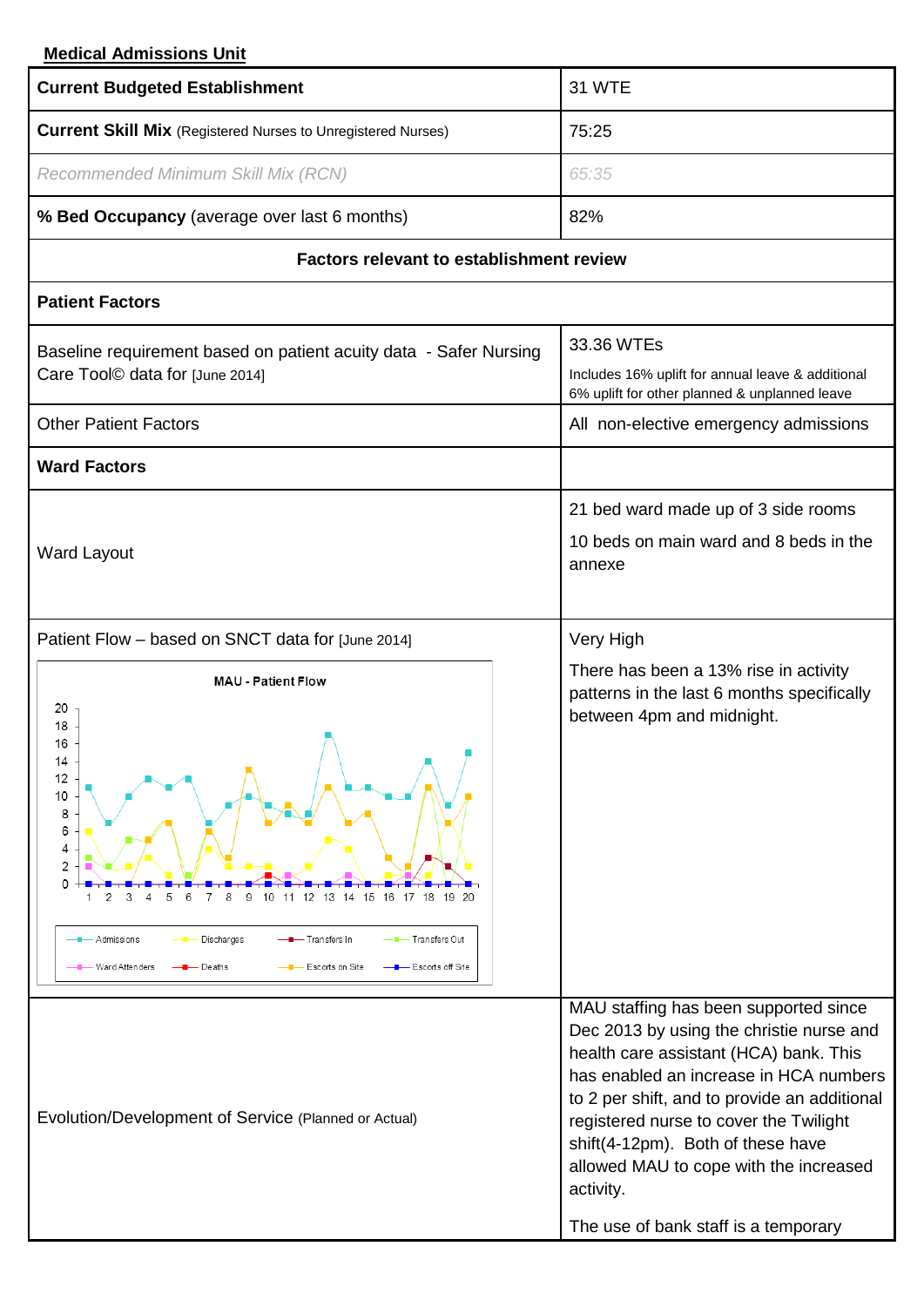|                                                                  |                                                                                                                           | situation and the ward manager, matron                                                 |              |  |  |  |
|------------------------------------------------------------------|---------------------------------------------------------------------------------------------------------------------------|----------------------------------------------------------------------------------------|--------------|--|--|--|
|                                                                  | and service manager have proposed a<br>new permament staffing model to the                                                |                                                                                        |              |  |  |  |
|                                                                  | cancer centre services divisional board in<br>June 2014 which has led to the funded<br>establishment being increased by 2 |                                                                                        |              |  |  |  |
|                                                                  |                                                                                                                           |                                                                                        |              |  |  |  |
|                                                                  |                                                                                                                           |                                                                                        |              |  |  |  |
|                                                                  | registered nurses and a business case is                                                                                  |                                                                                        |              |  |  |  |
|                                                                  | coming forward for the required increase<br>in un-registered carers.                                                      |                                                                                        |              |  |  |  |
|                                                                  |                                                                                                                           |                                                                                        |              |  |  |  |
|                                                                  |                                                                                                                           | The Trust also supported a buisness case                                               |              |  |  |  |
|                                                                  |                                                                                                                           | in September 2013, for Advanced nurse                                                  |              |  |  |  |
|                                                                  |                                                                                                                           | practitioner on MAU. This highly                                                       |              |  |  |  |
|                                                                  |                                                                                                                           | experienced senior acute oncology nurse                                                |              |  |  |  |
|                                                                  |                                                                                                                           | provides clinical and professional support<br>for the nursing and medical staff and to |              |  |  |  |
|                                                                  |                                                                                                                           | traige, clerk and access patients.                                                     |              |  |  |  |
|                                                                  |                                                                                                                           | Plans for 2018 are to open a new MAU,                                                  |              |  |  |  |
|                                                                  |                                                                                                                           | combining acute services, bed                                                          |              |  |  |  |
|                                                                  |                                                                                                                           | management, hotline and Emergency                                                      |              |  |  |  |
|                                                                  | admissions services.                                                                                                      |                                                                                        |              |  |  |  |
| <b>Nursing Factors</b>                                           |                                                                                                                           |                                                                                        |              |  |  |  |
| Supervisory Status of Band 7 (WTE or %)                          | 60%                                                                                                                       |                                                                                        |              |  |  |  |
| <b>Sickness Rate</b>                                             | 3.43%                                                                                                                     |                                                                                        |              |  |  |  |
| Staff Turnover (over last 6 months)                              | 9.7%                                                                                                                      |                                                                                        |              |  |  |  |
| Bank Use (over last 6 months)                                    | 277 shifts                                                                                                                |                                                                                        |              |  |  |  |
|                                                                  | All new nursing staff have a supernumery                                                                                  |                                                                                        |              |  |  |  |
| Support of Learners & New Staff                                  | period.                                                                                                                   |                                                                                        |              |  |  |  |
|                                                                  |                                                                                                                           |                                                                                        |              |  |  |  |
| <b>Safety Factors</b>                                            |                                                                                                                           |                                                                                        |              |  |  |  |
| Shifts where RN: Patient ratio exceeded 1:8 - based on SNCT data | Early                                                                                                                     | Late                                                                                   | <b>Night</b> |  |  |  |
| for [June 2014]                                                  | 0                                                                                                                         | 0                                                                                      | 0            |  |  |  |
|                                                                  |                                                                                                                           |                                                                                        |              |  |  |  |
| <b>Operational Safety Issues</b>                                 | High patient activity                                                                                                     |                                                                                        |              |  |  |  |
|                                                                  | For Registered Nurses:                                                                                                    |                                                                                        |              |  |  |  |
|                                                                  | 92.6%- Day Shifts                                                                                                         |                                                                                        |              |  |  |  |
|                                                                  | 100% - Night shifts                                                                                                       |                                                                                        |              |  |  |  |
| % of nursing hours where actual met the planned hours: June 2014 | For Care Staff                                                                                                            |                                                                                        |              |  |  |  |
|                                                                  | 86% - Day shifts                                                                                                          |                                                                                        |              |  |  |  |
|                                                                  | 60% - Night shifts                                                                                                        |                                                                                        |              |  |  |  |
|                                                                  |                                                                                                                           |                                                                                        |              |  |  |  |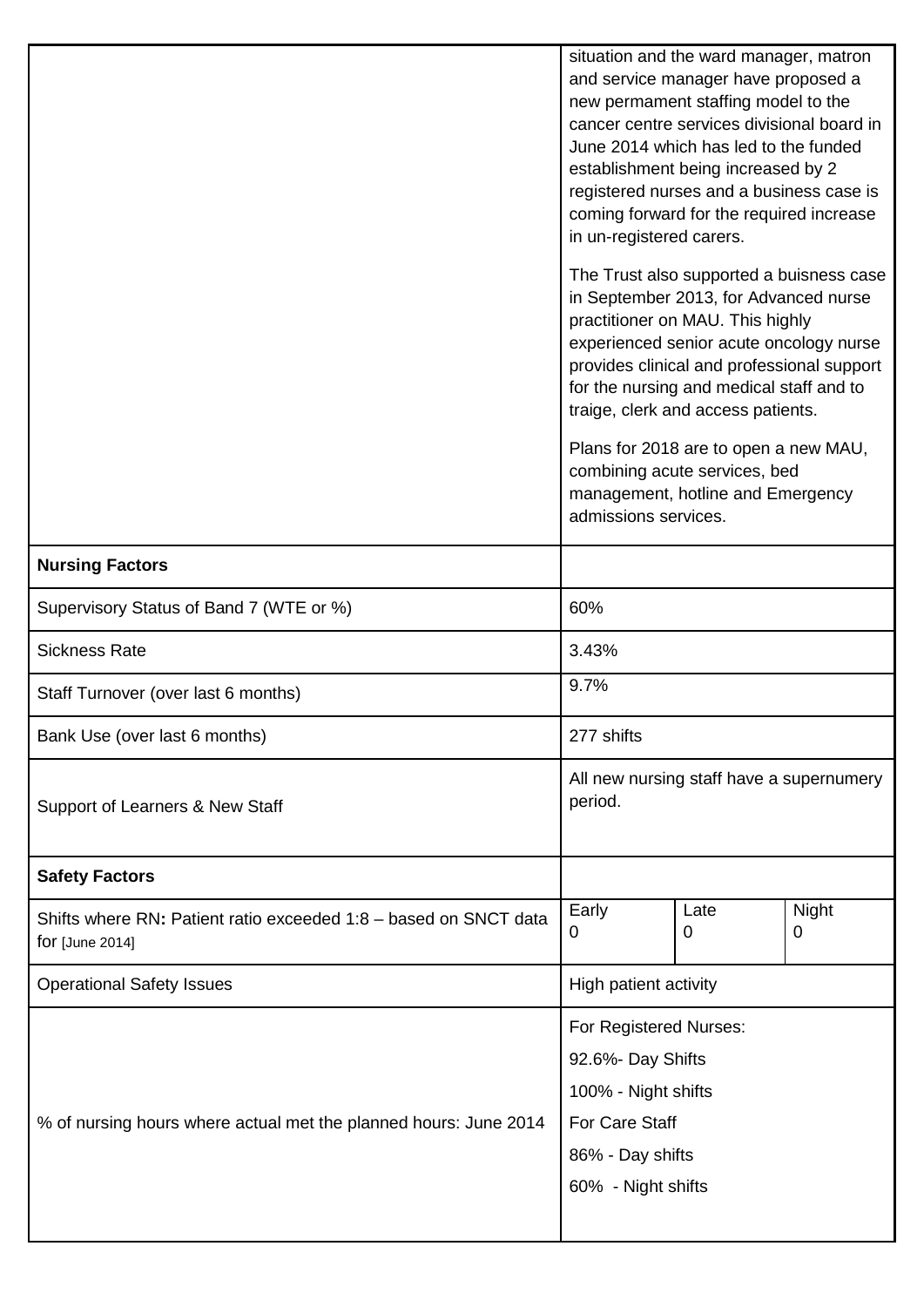|                                        |                                                          | Jan            | Feb            | Mar                                                                                                                                                                                                                                                                                                                                                                             | Apr      | May            | Jun         |
|----------------------------------------|----------------------------------------------------------|----------------|----------------|---------------------------------------------------------------------------------------------------------------------------------------------------------------------------------------------------------------------------------------------------------------------------------------------------------------------------------------------------------------------------------|----------|----------------|-------------|
|                                        | Falls (moderate & above)                                 | 0              | $\Omega$       | $\Omega$                                                                                                                                                                                                                                                                                                                                                                        | $\Omega$ | $\Omega$       | $\Omega$    |
|                                        | Pressure Ulcers (attributable Grade 2 &<br>above)        | $\Omega$       | 0              | $\Omega$                                                                                                                                                                                                                                                                                                                                                                        | $\Omega$ | $\overline{0}$ | $\Omega$    |
| <b>Nurse Sensitive Indicators</b>      | Medication Errors (attributable to nurses)               | 4              | 3              | 8                                                                                                                                                                                                                                                                                                                                                                               | 3        | 0              | 3           |
| of Quality (Data for last 6<br>months) | Complaints (related to nurses or nursing<br>care)        | 1              | 0              | $\Omega$                                                                                                                                                                                                                                                                                                                                                                        | $\Omega$ | $\Omega$       | $\Omega$    |
|                                        | Attributable MRSA bacteraemia                            | $\overline{0}$ | 0              | $\mathbf 0$                                                                                                                                                                                                                                                                                                                                                                     | $\Omega$ | 0              | $\mathbf 0$ |
|                                        | Attributable C. Diff.                                    | $\Omega$       | 0              | $\Omega$                                                                                                                                                                                                                                                                                                                                                                        | $\Omega$ | $\Omega$       | $\Omega$    |
|                                        | Red Flag events (July 2014)                              | N/A            | N/A            | N/A                                                                                                                                                                                                                                                                                                                                                                             | N/A      | N/A            | N/A         |
| <b>Nurse</b>                           | Professional Judgement and Recommendation of Senior Ward | months.        | establishment. | The funded nursing establishment with<br>the addition of the 2 registered nurses<br>and 2 un-registered nurses (currently<br>going through business case) meets the<br>requirement of the unit following the 13%<br>increase in activity over the last six<br>The management team have been very<br>supportive in enabling the business cases<br>for the increase in the funded |          |                |             |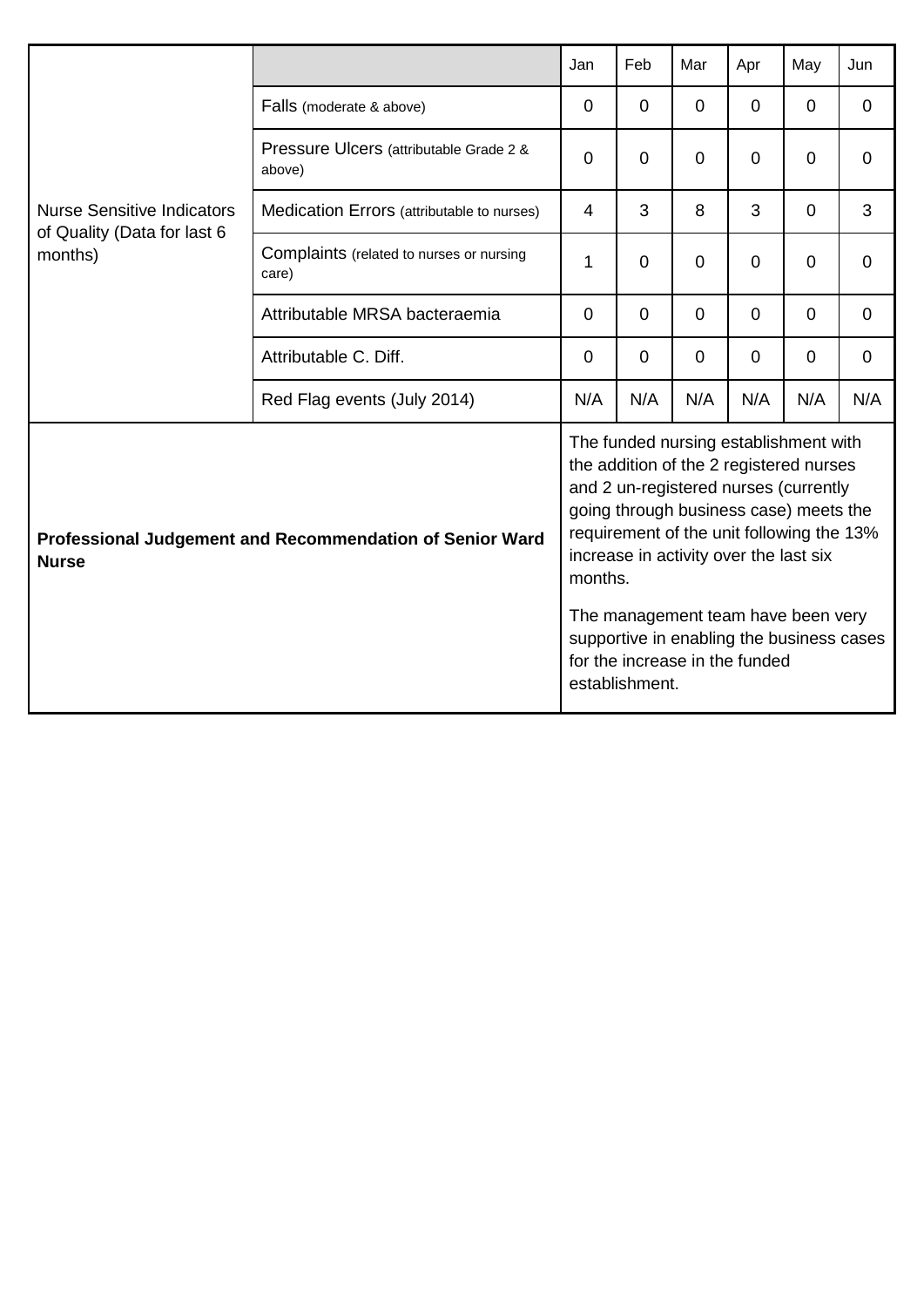# **Ward 4/BMRU**

| <b>Current Budgeted Establishment</b>                               | 41.68 WTE                                                                                                                                                                      |  |  |  |  |
|---------------------------------------------------------------------|--------------------------------------------------------------------------------------------------------------------------------------------------------------------------------|--|--|--|--|
| <b>Current Skill Mix</b> (Registered Nurses to Unregistered Nurses) | 71:29                                                                                                                                                                          |  |  |  |  |
| Recommended Minimum Skill Mix (RCN)                                 | 65:35                                                                                                                                                                          |  |  |  |  |
| % Bed Occupancy (average over last 6 months)                        | 94%                                                                                                                                                                            |  |  |  |  |
| <b>Factors relevant to establishment review</b>                     |                                                                                                                                                                                |  |  |  |  |
| <b>Patient Factors</b>                                              |                                                                                                                                                                                |  |  |  |  |
| Baseline requirement based on patient acuity data - Safer Nursing   | 41.04 WTEs                                                                                                                                                                     |  |  |  |  |
| Care Tool© data for June 2014                                       | Includes 16% uplift for annual leave & additional<br>6% uplift for other planned & unplanned leave                                                                             |  |  |  |  |
|                                                                     | The ward specialises in complex head<br>and neck cancers requiring close<br>observation and higher levels of nursing<br>skills and competencies.                               |  |  |  |  |
| <b>Other Patient Factors</b>                                        | The ward also is the centre for molecular<br>radiotherapy and internal brachytherapy<br>treatments and again this requires<br>enhanced competencies and training for<br>staff. |  |  |  |  |
|                                                                     | The ward has become the specialist<br>ward in the trust for brain tumours and<br>dementia patients.                                                                            |  |  |  |  |
|                                                                     | The ward cares for patients with spinal<br>cord compression which require 5 staff to<br>log roll to change position and provide<br>care.                                       |  |  |  |  |
| <b>Ward Factors</b>                                                 |                                                                                                                                                                                |  |  |  |  |
|                                                                     | A 33 bed ward split between bays, single<br>side rooms and specialist treatment<br>rooms.                                                                                      |  |  |  |  |
|                                                                     | The ward is split over 2 floors and<br>managed in 3 discrete sections requiring<br>independent staffing.                                                                       |  |  |  |  |
| Ward Layout                                                         |                                                                                                                                                                                |  |  |  |  |
|                                                                     |                                                                                                                                                                                |  |  |  |  |
|                                                                     |                                                                                                                                                                                |  |  |  |  |
|                                                                     |                                                                                                                                                                                |  |  |  |  |
|                                                                     |                                                                                                                                                                                |  |  |  |  |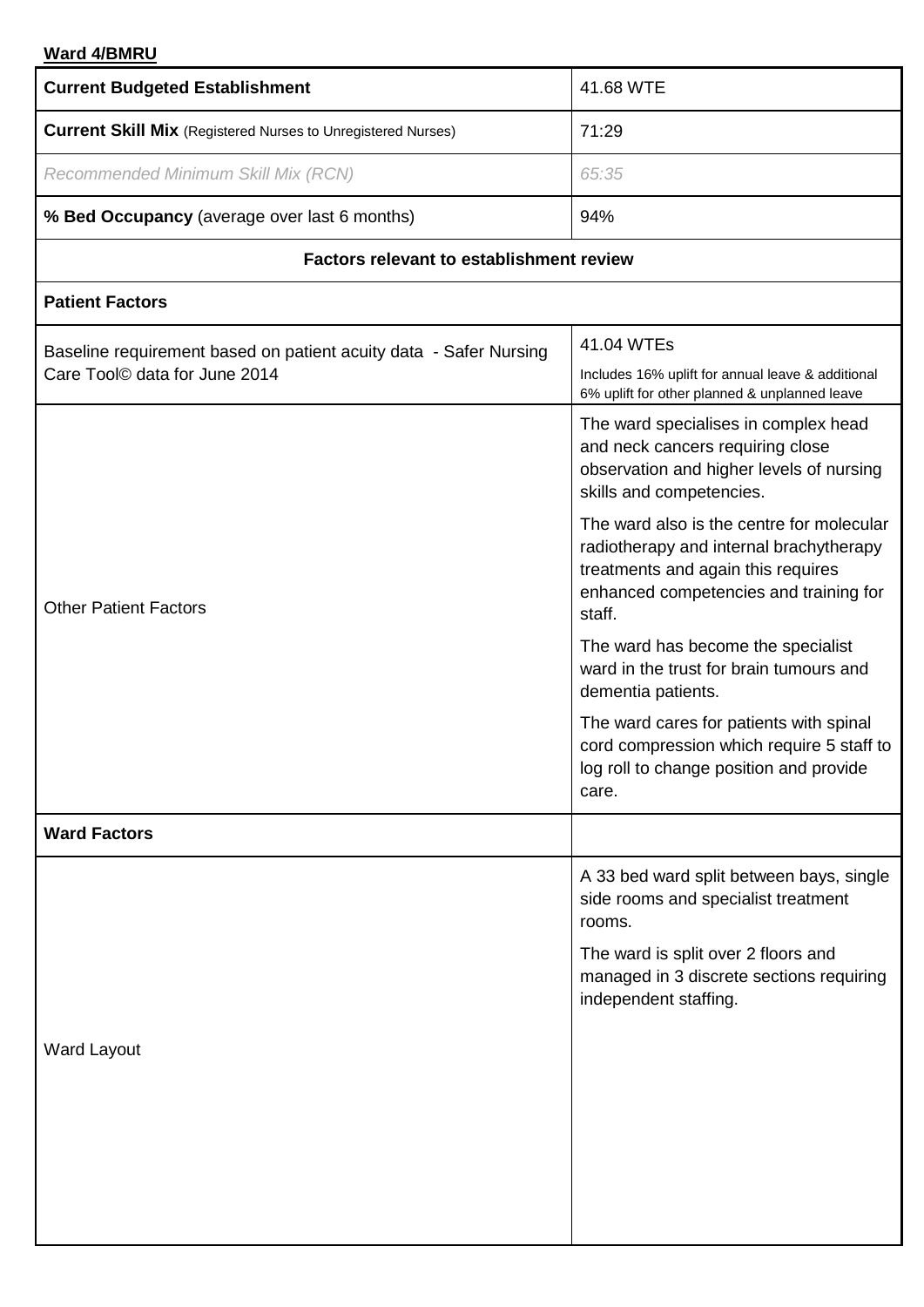Patient Flow – based on SNCT data for June 2014 Very High patient flow (next time this will be combined) **BMRU - Patient Flow** Ward 4 - Patient Flow 20  $\frac{20}{18}$  $\frac{20}{18}$ 16 14<br>12<br>10<br>8<br>6<br>4<br>2<br>0  $\frac{14}{12}$ <br> $\frac{12}{10}$  $\frac{1}{6}$  $\overline{4}$  $\overline{2}$  $\overline{0}$ 3 4 5 6 7 8 9 1011 12 13 14 15 16 17 18 19 20 1  $\mathcal{D}$  $\mathcal{D}$ 3 4 5 6 7 8 9 1011121314151617181920 -Admissions -- Discharges Admissions Discharge **Transfers Out** Transfers In - Transfers In Transfers Out Ward Attenders Deaths The annexe of ward 4 is due for an upgrade in the next financial year. There is expected to be a growth in brachytherapy activity. Evolution/Development of Service (Planned or Actual) Due to increased complexity of chemotherapy in ORTC there is a requirement for nurses on the ward to be able to administer bolus chemotherapy and give first patient talks. **Nursing Factors** Supervisory Status of Band 7 (WTE or %) 60% working towards 80% Sickness Rate June 2014 **7.37%** 7.37% Staff Turnover (over last 6 months) 3.76% Bank Use (over last 6 months) 265 shifts Comprehensive supernumery induction Support of Learners & New Staff to all starters provided due to the specialist nature of the ward. **Safety Factors** Early Late **Night** Shifts where RN**:** Patient ratio exceeded 1:8 – based on SNCT data 2  $\Omega$ 8 for June 2014 On night shifts between Monday and Friday since the three discrete areas of Operational Safety Issues the ward have opened it has not always been possible to provide the correct staff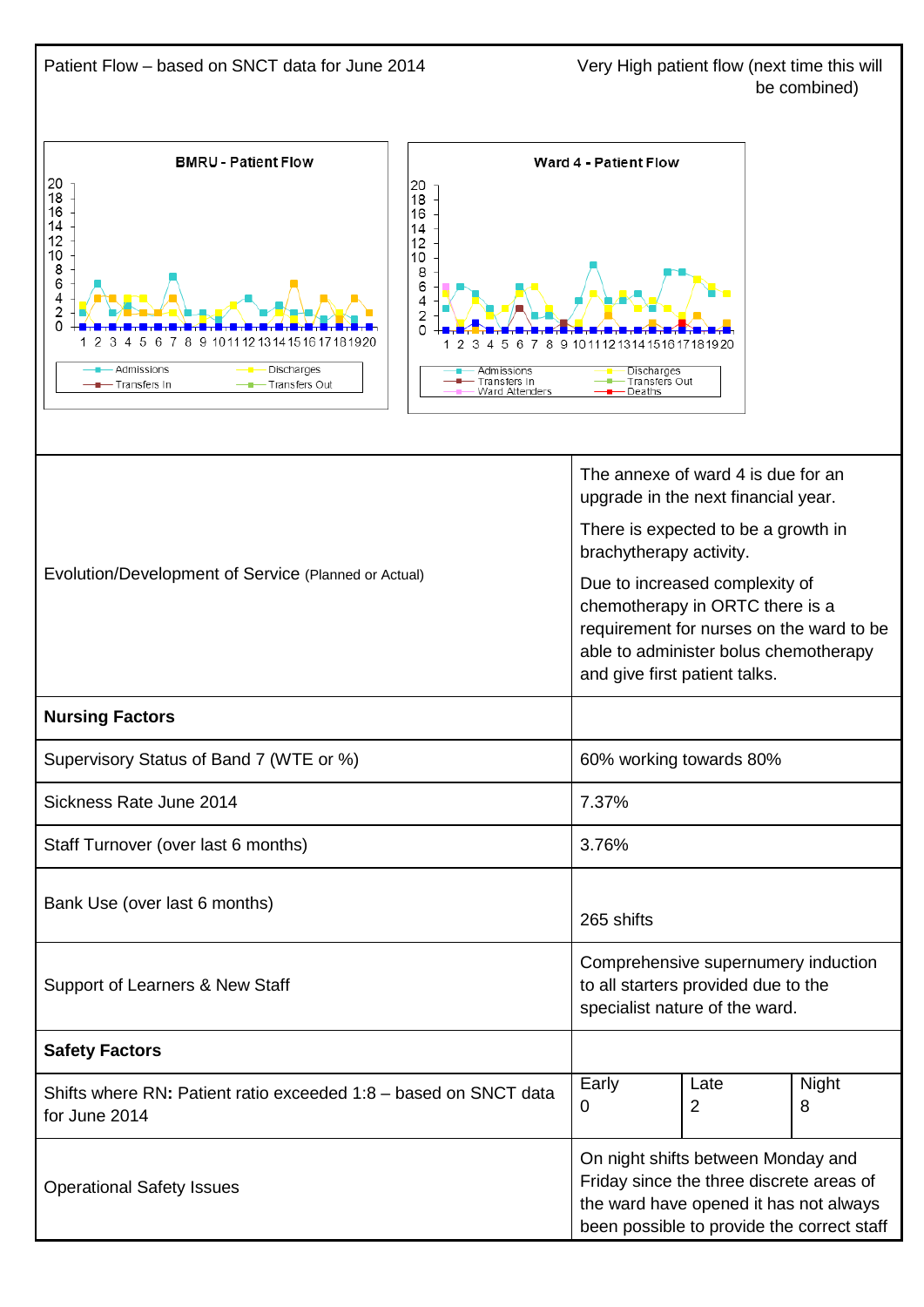|                                                                          |                                                   |                                                                                                                                                                                                                             |                                                   | numbers and the Director of Nursing has<br>asked for this to be reviewed. |                |                                       |     |  |
|--------------------------------------------------------------------------|---------------------------------------------------|-----------------------------------------------------------------------------------------------------------------------------------------------------------------------------------------------------------------------------|---------------------------------------------------|---------------------------------------------------------------------------|----------------|---------------------------------------|-----|--|
| % of nursing hours where actual met the planned hours: June 2014         |                                                   |                                                                                                                                                                                                                             | For Registered Nurses:<br>97%- Day Shifts         |                                                                           |                |                                       |     |  |
|                                                                          |                                                   |                                                                                                                                                                                                                             | patient)                                          |                                                                           |                | 103% - Night shifts (specialing for 1 |     |  |
|                                                                          |                                                   |                                                                                                                                                                                                                             | For Care Staff:                                   |                                                                           |                |                                       |     |  |
|                                                                          |                                                   |                                                                                                                                                                                                                             | 96.8% - Day shifts                                |                                                                           |                |                                       |     |  |
|                                                                          |                                                   |                                                                                                                                                                                                                             | 102.2% Night shifts (specialing for 1<br>patient) |                                                                           |                |                                       |     |  |
| <b>Nurse Sensitive Indicators</b><br>of Quality (Data for last 6         |                                                   | Jan                                                                                                                                                                                                                         | Feb                                               | Mar                                                                       | Apr            | May                                   | Jun |  |
| months)                                                                  | Falls (moderate & above)                          | $\mathbf 0$                                                                                                                                                                                                                 | 0                                                 | $\mathbf 0$                                                               | 0              | 0                                     | 0   |  |
|                                                                          | Pressure Ulcers (attributable Grade 2 &<br>above) | $\mathbf 0$                                                                                                                                                                                                                 | $\mathbf 0$                                       | 0                                                                         | 0              | $\mathbf 0$                           | 0   |  |
|                                                                          | Medication Errors (attributable to nurses)        | 0                                                                                                                                                                                                                           | 0                                                 | 0                                                                         | $\overline{2}$ | 3                                     | 0   |  |
|                                                                          | Complaints (related to nurses or nursing<br>care) | 0                                                                                                                                                                                                                           | $\overline{0}$                                    | $\mathbf 0$                                                               | 0              | $\mathbf 0$                           | 0   |  |
|                                                                          | Attributable MRSA bacteraemia                     | $\mathbf 0$                                                                                                                                                                                                                 | $\mathbf 0$                                       | 0                                                                         | 0              | 0                                     | 0   |  |
|                                                                          | Attributable C. Diff.                             | $\mathbf 0$                                                                                                                                                                                                                 | 0                                                 | 0                                                                         | 0              | 0                                     | 0   |  |
|                                                                          | Red Flag events (from July 2014)                  | N/A                                                                                                                                                                                                                         | N/A                                               | N/A                                                                       | N/A            | N/A                                   | N/A |  |
| Professional Judgement and Recommendation of Senior Ward<br><b>Nurse</b> |                                                   | On the whole the funded establishment<br>meets the acuity requirements of patient<br>care a piece of work to separate the<br>acuity of the upstairs and downstairs of<br>the BMRU and ward 4 separately is<br>taking place. |                                                   |                                                                           |                |                                       |     |  |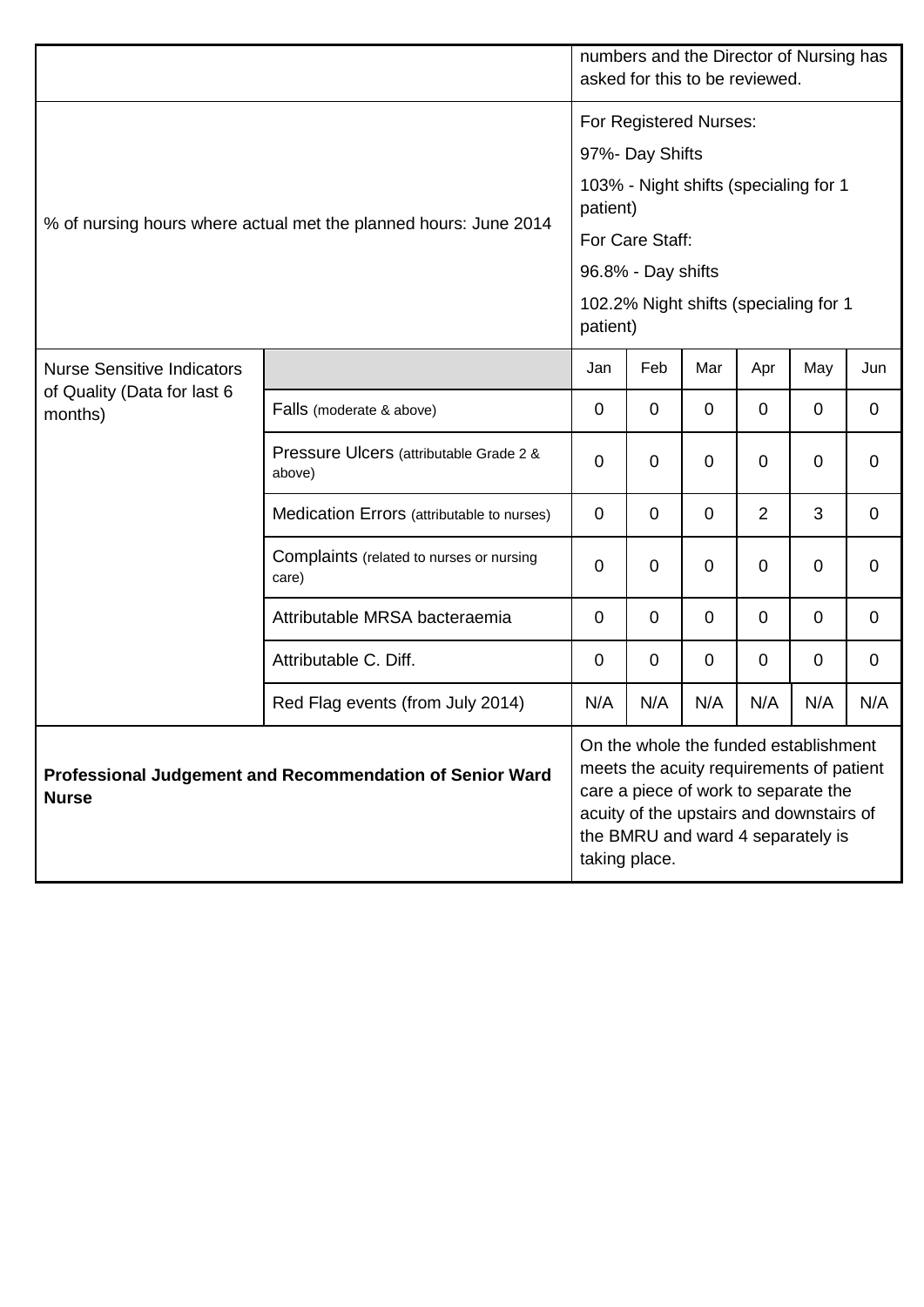# **Critical Care Unit**

| <b>Current Budgeted Establishment</b>                               | <b>29.6 WTEs</b>                                                                                                                                                                                                                                                                                                                        |  |  |  |  |
|---------------------------------------------------------------------|-----------------------------------------------------------------------------------------------------------------------------------------------------------------------------------------------------------------------------------------------------------------------------------------------------------------------------------------|--|--|--|--|
| <b>Current Skill Mix</b> (Registered Nurses to Unregistered Nurses) | 100% RNs                                                                                                                                                                                                                                                                                                                                |  |  |  |  |
| Recommended Minimum Skill Mix (RCN)                                 | 65:35                                                                                                                                                                                                                                                                                                                                   |  |  |  |  |
| % Bed Occupancy (average over last 6 months)                        | 80.1%                                                                                                                                                                                                                                                                                                                                   |  |  |  |  |
| <b>Factors relevant to establishment review</b>                     |                                                                                                                                                                                                                                                                                                                                         |  |  |  |  |
| <b>Patient Factors</b>                                              |                                                                                                                                                                                                                                                                                                                                         |  |  |  |  |
| Baseline requirement based on patient acuity data                   | For CCU there are national staffing<br>guidelines.                                                                                                                                                                                                                                                                                      |  |  |  |  |
| <b>Other Patient Factors</b>                                        | The unit accepts all non-elective<br>emergency admissions and planned<br>surgical admissions meeting the criteria<br>for Level 2 & 3 care.                                                                                                                                                                                              |  |  |  |  |
| <b>Ward Factors</b>                                                 |                                                                                                                                                                                                                                                                                                                                         |  |  |  |  |
| <b>Ward Layout</b>                                                  | 4 bed bay                                                                                                                                                                                                                                                                                                                               |  |  |  |  |
|                                                                     | 4 side rooms                                                                                                                                                                                                                                                                                                                            |  |  |  |  |
| <b>Patient Flow</b>                                                 | Work on-going to capture patient flow<br>for the next six month report.                                                                                                                                                                                                                                                                 |  |  |  |  |
|                                                                     | The critical care unit has undergone<br>significant operational and service<br>changes, as a result of the external<br>review carried out by the critical care<br>network in 2012.<br>As a result of the external review there                                                                                                          |  |  |  |  |
|                                                                     | has been an increase in nurse staff by<br>5 x band 5 to meet nurse ratio<br>compliance.                                                                                                                                                                                                                                                 |  |  |  |  |
| Evolution/Development of Service (Planned or Actual)                | Level 3 patients are no longer<br>transferred out for level 3 care. All<br>patients are now supported on the unit<br>with enhanced nursing support and<br>medical support                                                                                                                                                               |  |  |  |  |
|                                                                     | Partnership arrangement with UHSM<br>was agreed in May 2014, to support<br>the critical care unit with senior medical<br>staff, facilitate transfers into the critical<br>care for level2/3 care and provide an<br>enhanced training programme for<br>medical and nursing staff on level 3<br>care<br>Partnership arrangement with UHSM |  |  |  |  |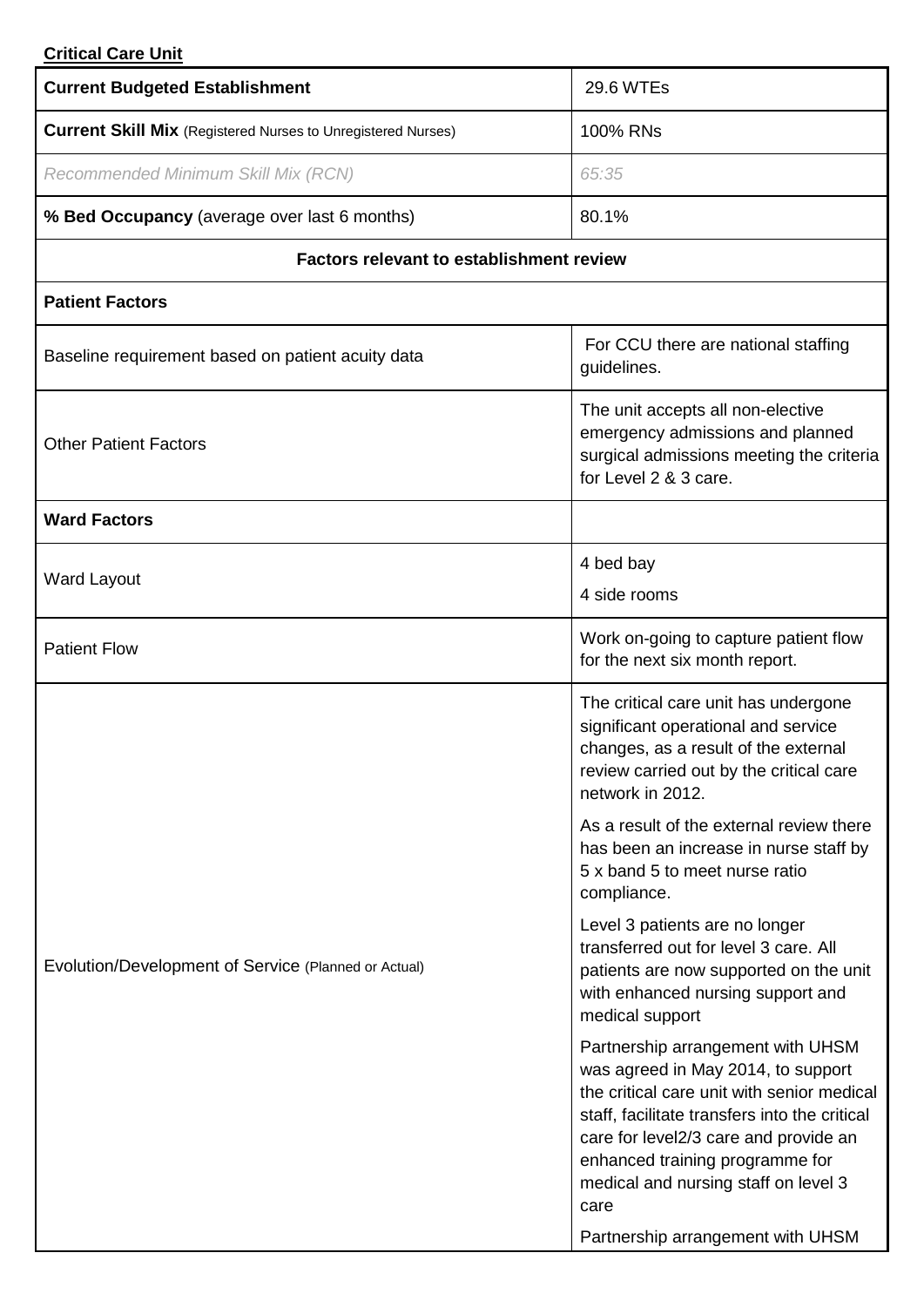|                                             | now supports on site cardiology<br>respiratory and renal medicine as well<br>as acute physician support.                                                                                                                                                                                                       |  |  |  |  |
|---------------------------------------------|----------------------------------------------------------------------------------------------------------------------------------------------------------------------------------------------------------------------------------------------------------------------------------------------------------------|--|--|--|--|
| <b>Nursing Factors</b>                      |                                                                                                                                                                                                                                                                                                                |  |  |  |  |
| Supervisory Status of Band 7 (WTE or %)     | 60%                                                                                                                                                                                                                                                                                                            |  |  |  |  |
| <b>Sickness Rate</b>                        | 3.28%                                                                                                                                                                                                                                                                                                          |  |  |  |  |
| Staff Turnover (over last 6 months)         | 16.89%                                                                                                                                                                                                                                                                                                         |  |  |  |  |
| Bank Use (over last 6 months march-August)  | 94 shifts                                                                                                                                                                                                                                                                                                      |  |  |  |  |
|                                             | All new starters receive a protected<br>supernumerary period - ranging from<br>two to six weeks - dependent upon<br>previous experience.                                                                                                                                                                       |  |  |  |  |
| Support of Learners & New Staff             | In September we will have three new<br>starters who will each require a<br>minimum period of four to six weeks<br>supernumerary                                                                                                                                                                                |  |  |  |  |
|                                             | All Learners are allocated Mentor<br>Teams and two Student Liaison nurses<br>work closely with both Learners and<br>mentors to ensure learning<br>needs/opportunities are met.                                                                                                                                 |  |  |  |  |
| <b>Safety Factors</b>                       |                                                                                                                                                                                                                                                                                                                |  |  |  |  |
| Shifts where RN: Patient ratio exceeded 1:8 | Not Applicable                                                                                                                                                                                                                                                                                                 |  |  |  |  |
|                                             | There has been a significant increase<br>in level 2 and level 3 support on the<br>critical care unit in the last 18 months,<br>driven by an increase in emergency<br>admissions and increased in surgical<br>activity.<br>We are commissioned for 1713 bed<br>days of which we are currently over              |  |  |  |  |
|                                             | performing against this target.                                                                                                                                                                                                                                                                                |  |  |  |  |
| <b>Operational Safety Issues</b>            | A twice daily meeting with theatre<br>staff, CCU staff, consultant<br>anaesthetist, outreach staff and service<br>management to plan the day's activity<br>against theatre scheduling and the<br>outreach position for patients in<br>escalation. This escalation also<br>includes the executive team on call. |  |  |  |  |
|                                             | This process has been well managed<br>in the last 18 months, all planned<br>activity has continued and no                                                                                                                                                                                                      |  |  |  |  |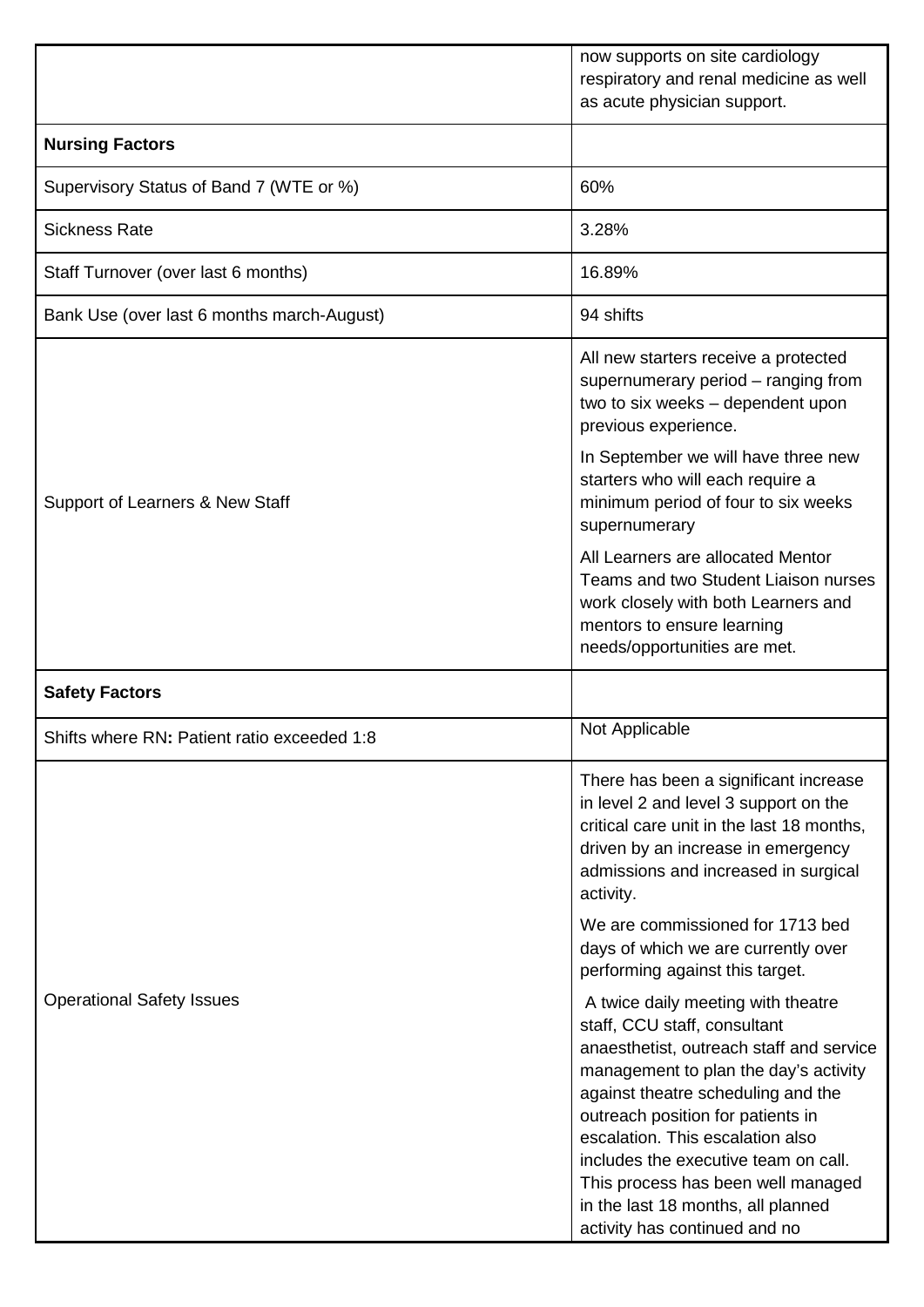|                                                                             |                                                   | emergency admissions have had to be<br>transferred out.              |                           |              |                                                                                                                                                                                                   |             |                |  |
|-----------------------------------------------------------------------------|---------------------------------------------------|----------------------------------------------------------------------|---------------------------|--------------|---------------------------------------------------------------------------------------------------------------------------------------------------------------------------------------------------|-------------|----------------|--|
| % of nursing hours where actual met the planned hours: June 2014            |                                                   | For Registered Nurses:<br>73.8% - Day Shifts<br>87.5% - Night shifts |                           |              |                                                                                                                                                                                                   |             |                |  |
|                                                                             |                                                   | Jan                                                                  | Feb                       | Mar          | Apr                                                                                                                                                                                               | May         | Jun            |  |
|                                                                             | Falls (moderate & above)                          | $\mathbf 0$                                                          | 0                         | $\mathbf 0$  | $\Omega$                                                                                                                                                                                          | $\mathbf 0$ | $\mathbf 0$    |  |
|                                                                             | Pressure Ulcers (attributable Grade 2<br>& above) | $\overline{0}$                                                       | $\mathbf 0$               | 2            | $\mathbf{1}$                                                                                                                                                                                      | $\mathbf 0$ | $\mathbf 0$    |  |
| <b>Nurse Sensitive Indicators</b><br>of Quality (Data for last 6<br>months) | Medication Errors (attributable to<br>nurses)     | $\overline{2}$                                                       | $\overline{2}$            | 2            | $\overline{0}$                                                                                                                                                                                    | $\mathbf 0$ | $\mathbf 0$    |  |
|                                                                             | Complaints (related to nurses or<br>nursing care) | $\mathbf{0}$                                                         | $\mathbf 0$               | $\mathbf{1}$ | $\overline{0}$                                                                                                                                                                                    | $\mathbf 0$ | $\mathbf 0$    |  |
|                                                                             | Attributable MRSA bacteraemia                     | $\mathbf 0$                                                          | $\mathbf 0$               | $\mathbf 0$  | $\Omega$                                                                                                                                                                                          | $\mathbf 0$ | $\mathbf 0$    |  |
|                                                                             | Attributable C. Diff.                             | $\overline{0}$                                                       | $\mathbf 0$               | $\mathbf 0$  | $\mathbf 0$                                                                                                                                                                                       | $\Omega$    | $\overline{0}$ |  |
|                                                                             | Red Flag events (from July 2014)                  | N/A                                                                  | N/A                       | N/A          | N/A                                                                                                                                                                                               | N/A         | N/A            |  |
| Professional Judgement and Recommendation of Senior Ward<br><b>Nurse</b>    |                                                   |                                                                      | reviewing this situation. |              | Based on the funded establishment for<br>six beds there are enough staff. To<br>meet the national requirement of a<br>supervisory nurse on each shift the<br>Matron and ward leader are currently |             |                |  |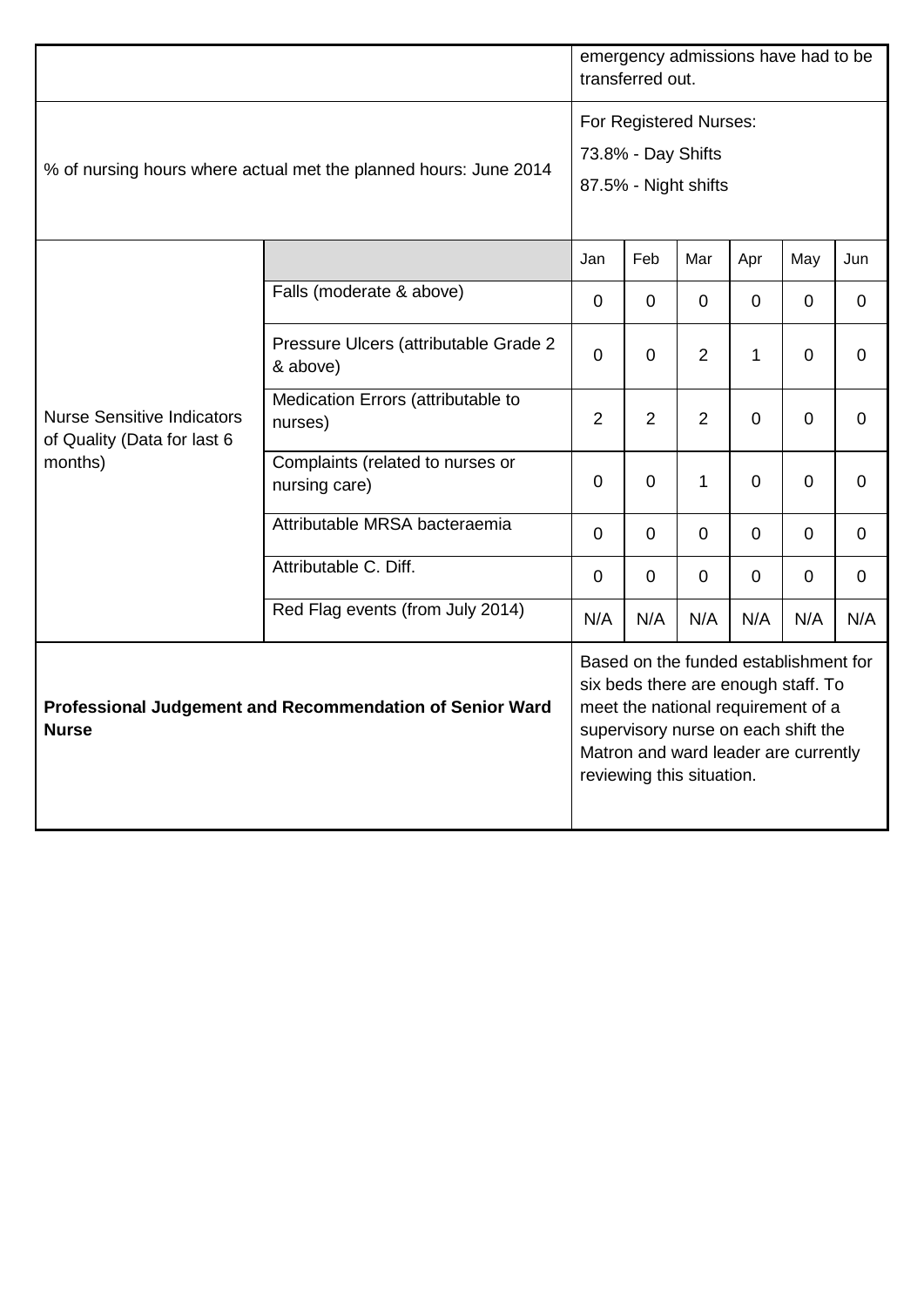# **Ward 11**

| <b>Current Budgeted Establishment</b>                                                                                                                                                                                                                                                                                                                  | 35.94                                                                                                                                                                                                                                                                                                                                                                                   |
|--------------------------------------------------------------------------------------------------------------------------------------------------------------------------------------------------------------------------------------------------------------------------------------------------------------------------------------------------------|-----------------------------------------------------------------------------------------------------------------------------------------------------------------------------------------------------------------------------------------------------------------------------------------------------------------------------------------------------------------------------------------|
| <b>Current Skill Mix</b> (Registered Nurses to Unregistered Nurses)                                                                                                                                                                                                                                                                                    | 70.30                                                                                                                                                                                                                                                                                                                                                                                   |
| Recommended Minimum Skill Mix (RCN)                                                                                                                                                                                                                                                                                                                    | 65:35                                                                                                                                                                                                                                                                                                                                                                                   |
| % Bed Occupancy (average over last 6 months)                                                                                                                                                                                                                                                                                                           | 92%                                                                                                                                                                                                                                                                                                                                                                                     |
| <b>Factors relevant to establishment review</b>                                                                                                                                                                                                                                                                                                        |                                                                                                                                                                                                                                                                                                                                                                                         |
| <b>Patient Factors</b>                                                                                                                                                                                                                                                                                                                                 |                                                                                                                                                                                                                                                                                                                                                                                         |
| Baseline requirement based on patient acuity data - Safer Nursing<br>Care Tool© data for June 2014<br>During the period of data collection ward 11 admitted patients with<br>more complex needs due to vacancies on ward 12.                                                                                                                           | 37.16 WTE<br>Includes 16% uplift for annual leave & additional<br>6% uplift for other planned & unplanned leave                                                                                                                                                                                                                                                                         |
| <b>Other Patient Factors</b>                                                                                                                                                                                                                                                                                                                           | Patients on ward 11 require intense<br>nursing care. The ward treats acutely<br>unwell patients.<br>Treating IL2 patients requiring minimum<br>of hourly interventions.<br>Rituximab patients requiring 15 minute<br>observations for the first hour of delivery,<br>then every half hour for the duration of<br>the administration, duration of treatment<br>can be from 3 to 5 hours. |
| <b>Ward Factors</b>                                                                                                                                                                                                                                                                                                                                    |                                                                                                                                                                                                                                                                                                                                                                                         |
| <b>Ward Layout</b>                                                                                                                                                                                                                                                                                                                                     | 28 beds in 5 four bedded bays and 8<br>side rooms.                                                                                                                                                                                                                                                                                                                                      |
| Patient Flow - based on SNCT data for June 2014<br>Ward 11 - Patient Flow<br>20<br>18<br>16<br>14<br>12<br>10<br>8<br>6<br>4<br>2<br>0<br>3<br>5<br>9<br>10 11 12 13 14 15 16 17 18 19 20<br>2<br>6<br>8<br>- Transfers In<br>-Transfers Out<br>Admissions<br><b>Discharges</b><br>Ward Attenders -<br>Escorts on Site — Bescorts off Site<br>- Deaths |                                                                                                                                                                                                                                                                                                                                                                                         |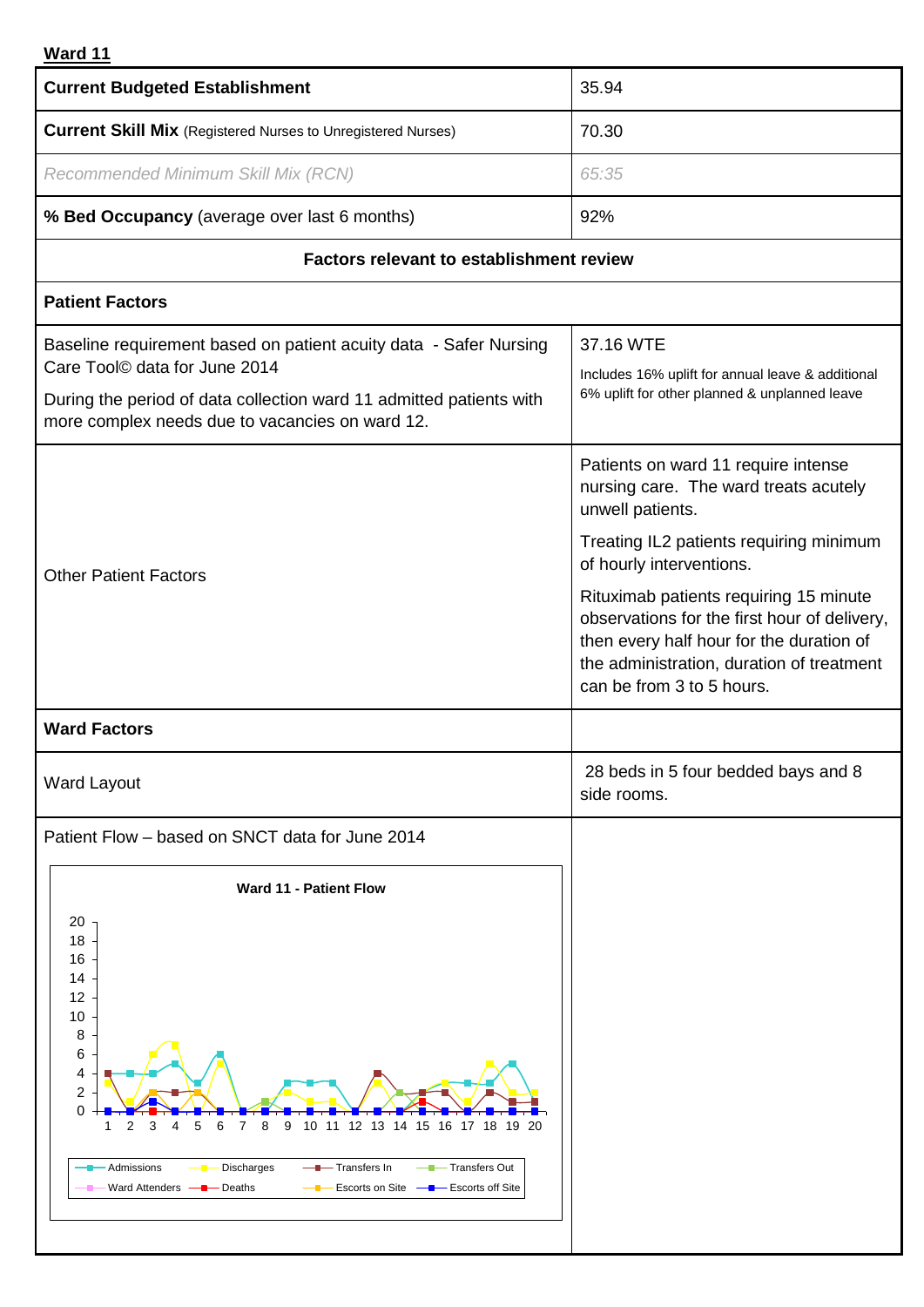|                                                                                   | Any further growth in IL2 activity would<br>require a review of the nursing<br>establishment. |                                                                                                                                 |                                                                                                                                                                                         |             |             |             |     |  |  |
|-----------------------------------------------------------------------------------|-----------------------------------------------------------------------------------------------|---------------------------------------------------------------------------------------------------------------------------------|-----------------------------------------------------------------------------------------------------------------------------------------------------------------------------------------|-------------|-------------|-------------|-----|--|--|
| Evolution/Development of Service (Planned or Actual)                              |                                                                                               |                                                                                                                                 | Due to increased complexity of<br>chemotherapy in ORTC there is a<br>requirement for nurses on the ward to be<br>able to administer bolus chemotherapy<br>and give first patient talks. |             |             |             |     |  |  |
| <b>Nursing Factors</b>                                                            |                                                                                               |                                                                                                                                 |                                                                                                                                                                                         |             |             |             |     |  |  |
| Supervisory Status of Band 7 (WTE or %)                                           |                                                                                               | 60% (working towards 80%)                                                                                                       |                                                                                                                                                                                         |             |             |             |     |  |  |
| Sickness Rate (June 2014)                                                         |                                                                                               | 4.32%                                                                                                                           |                                                                                                                                                                                         |             |             |             |     |  |  |
| Staff Turnover (over last 6 months)                                               |                                                                                               | 7.8%                                                                                                                            |                                                                                                                                                                                         |             |             |             |     |  |  |
| Bank Use (over last 6 months)                                                     |                                                                                               | 113 shifts                                                                                                                      |                                                                                                                                                                                         |             |             |             |     |  |  |
| Support of Learners & New Staff                                                   |                                                                                               |                                                                                                                                 | Ward 11 was awarded by Manchester<br>University in 2013 Placement of the year,<br>and have been nominated again in 2014.                                                                |             |             |             |     |  |  |
| <b>Safety Factors</b>                                                             |                                                                                               |                                                                                                                                 |                                                                                                                                                                                         |             |             |             |     |  |  |
| Shifts where RN: Patient ratio exceeded 1:8 - based on SNCT data<br>for June 2014 |                                                                                               | Early<br>1                                                                                                                      | Night<br>Late<br>3<br>1                                                                                                                                                                 |             |             |             |     |  |  |
| <b>Operational Safety Issues</b>                                                  |                                                                                               |                                                                                                                                 | All staff aware of staffing escalation<br>process.                                                                                                                                      |             |             |             |     |  |  |
| % of nursing hours where actual met the planned hours: June 2014                  |                                                                                               | For Registered Nurses:<br>89.6%- Day Shifts<br>101% - Night shifts<br>For Care Staff<br>83.1% - Day shifts<br>100% Night shifts |                                                                                                                                                                                         |             |             |             |     |  |  |
| <b>Nurse Sensitive Indicators</b><br>of Quality (Data for last 6                  |                                                                                               | Jan                                                                                                                             | Feb                                                                                                                                                                                     | Mar         | Apr         | May         | Jun |  |  |
| months)                                                                           | Falls (moderate & above)                                                                      | $\mathbf 0$                                                                                                                     | $\mathbf 0$                                                                                                                                                                             | $\mathbf 0$ | 0           | $\mathbf 0$ | 0   |  |  |
|                                                                                   | Pressure Ulcers (attributable Grade 2 &<br>above)                                             | 1                                                                                                                               | 0                                                                                                                                                                                       | 1           | $\mathbf 0$ | 1           | 1   |  |  |
|                                                                                   | Medication Errors (attributable to nurses)                                                    | $\overline{7}$                                                                                                                  | 6                                                                                                                                                                                       | 6           | 3           | 3           | 3   |  |  |
|                                                                                   | Complaints (related to nurses or nursing<br>care)                                             | 1                                                                                                                               | 0                                                                                                                                                                                       | 0           | 0           | $\mathbf 0$ | 0   |  |  |
|                                                                                   | 0                                                                                             | 0                                                                                                                               | $\mathbf 0$                                                                                                                                                                             | 0           | 0           | 0           |     |  |  |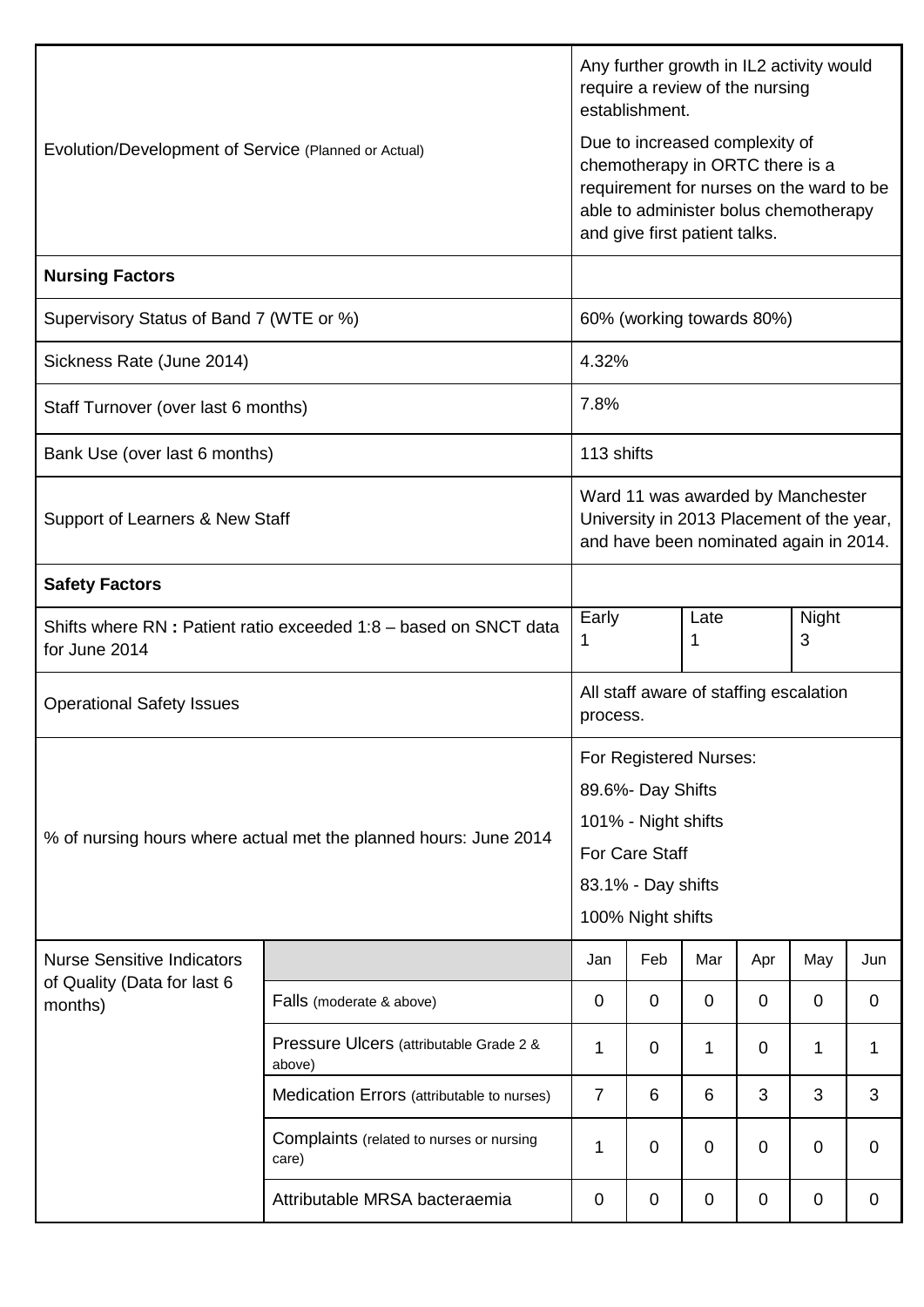|                                                                          | Attributable C. Diff.            | 0   | $\Omega$                                               | 0   | 0   | 0                                                                                                                                                            | 0   |
|--------------------------------------------------------------------------|----------------------------------|-----|--------------------------------------------------------|-----|-----|--------------------------------------------------------------------------------------------------------------------------------------------------------------|-----|
|                                                                          | Red Flag events (from July 2014) | N/A | N/A                                                    | N/A | N/A | N/A                                                                                                                                                          | N/A |
| Professional Judgement and Recommendation of Senior Ward<br><b>Nurse</b> |                                  |     | staffing between ward 11 & 12 to<br>address this issue |     |     | Ward manager suggests on evidence<br>that they are 1 WTE down and it was<br>agreed through the review meetings that<br>there needed to be an equalisation of |     |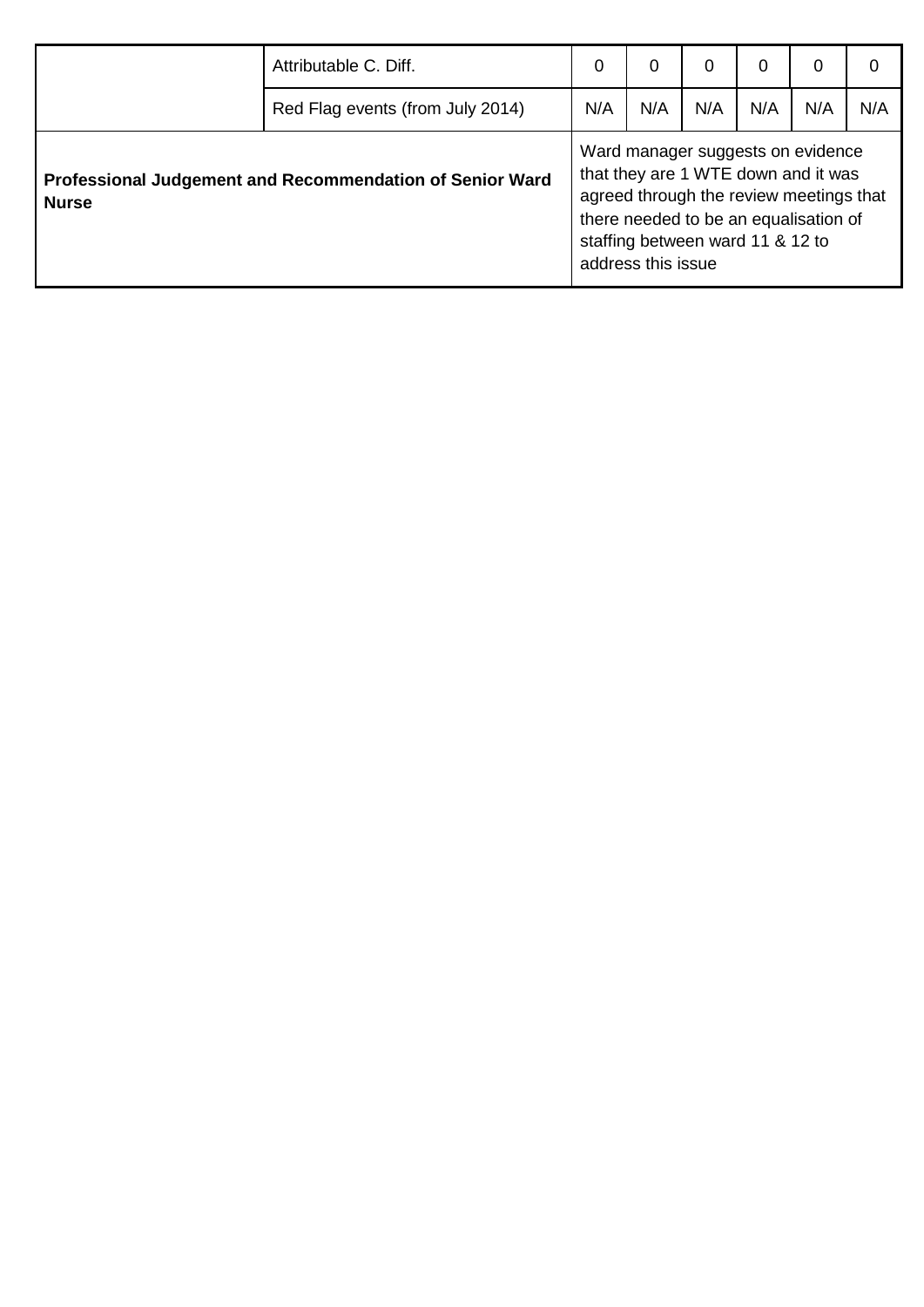# **Ward 12**

| <b>Current Budgeted Establishment</b>                                                                | 37.22 WTE                                                                                             |  |  |  |
|------------------------------------------------------------------------------------------------------|-------------------------------------------------------------------------------------------------------|--|--|--|
| <b>Current Skill Mix</b> (Registered Nurses to Unregistered Nurses)                                  | 70:30                                                                                                 |  |  |  |
| Recommended Minimum Skill Mix (RCN)                                                                  | 65:35                                                                                                 |  |  |  |
| % Bed Occupancy (average over last 6 months)                                                         | 94%                                                                                                   |  |  |  |
| <b>Factors relevant to establishment review</b>                                                      |                                                                                                       |  |  |  |
| <b>Patient Factors</b>                                                                               |                                                                                                       |  |  |  |
| Baseline requirement based on patient acuity data - Safer Nursing                                    | 34.71 WTEs                                                                                            |  |  |  |
| Care Tool© data for June 2014<br>During the period of data collection ward 12 admitted patients with | Includes 16% uplift for annual leave & additional<br>6% uplift for other planned & unplanned leave    |  |  |  |
| less complex needs due to vacancies on the ward. More complex                                        |                                                                                                       |  |  |  |
| patients were admitted to other clinical areas to ensure patient<br>safety was not compromised.      |                                                                                                       |  |  |  |
|                                                                                                      | Patients on ward 12 require intense                                                                   |  |  |  |
|                                                                                                      | nursing care. The ward treats acutely<br>unwell patients.                                             |  |  |  |
|                                                                                                      | Treating IL2 patients requiring minimum<br>of hourly interventions.                                   |  |  |  |
| <b>Other Patient Factors</b>                                                                         | Rituximab patients requiring intensive<br>observations                                                |  |  |  |
|                                                                                                      | Caring for patients with spinal cord<br>compression. This involves 5 nurses to<br>undertake log roll. |  |  |  |
|                                                                                                      | Ward 12 has a higher proportion of<br>patients in the last days of life.                              |  |  |  |
| <b>Ward Factors</b>                                                                                  |                                                                                                       |  |  |  |
| <b>Ward Layout</b>                                                                                   | 28 bed ward comprising of 5 four bedded<br>bays and 8 side rooms.                                     |  |  |  |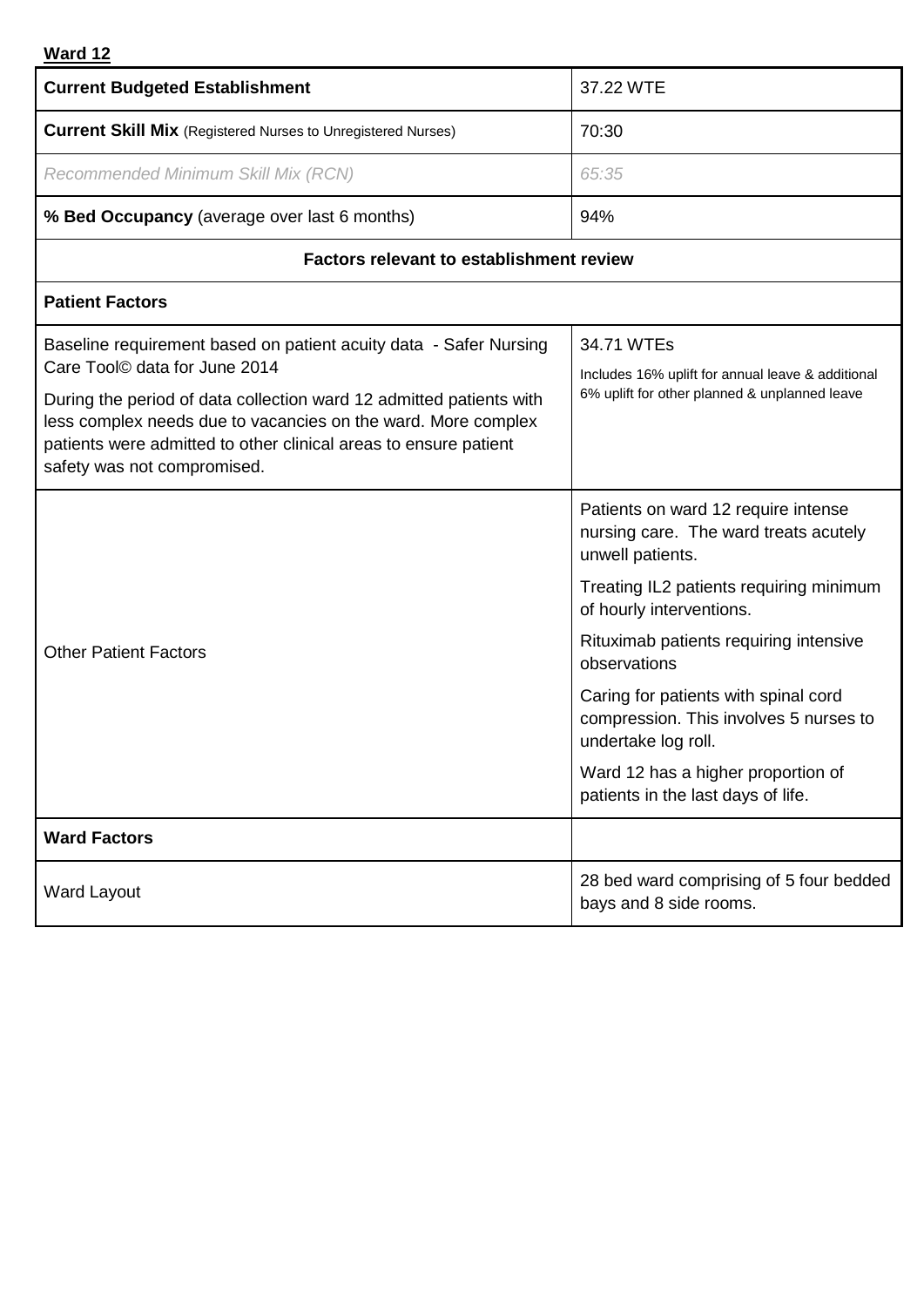| Patient Flow - based on SNCT data for June 2014                                                                                                                                                                                                                                      |                                                                                                                                                                                                                                                                                             |                           |  |  |  |
|--------------------------------------------------------------------------------------------------------------------------------------------------------------------------------------------------------------------------------------------------------------------------------------|---------------------------------------------------------------------------------------------------------------------------------------------------------------------------------------------------------------------------------------------------------------------------------------------|---------------------------|--|--|--|
| Ward 12 - Patient Flow<br>20<br>18<br>16<br>14<br>12<br>10<br>8<br>6<br>4<br>$\overline{2}$<br>$\Omega$<br>11 12 13 14 15 16 17 18 19 20<br>9<br>10.<br>- Transfers Out<br>Admissions<br>Transfers In<br>Discharges<br>Ward Attenders<br>Escorts on Site - Escorts of Site<br>Deaths |                                                                                                                                                                                                                                                                                             |                           |  |  |  |
| Evolution/Development of Service (Planned or Actual)                                                                                                                                                                                                                                 | Any further growth in IL2 activity would<br>require a review of the nursing<br>establishment.<br>Due to increased complexity of<br>chemotherapy in ORTC there is a<br>requirement for nurses on the ward to<br>be able to administer bolus<br>chemotherapy and give first patient<br>talks. |                           |  |  |  |
| <b>Nursing Factors</b>                                                                                                                                                                                                                                                               |                                                                                                                                                                                                                                                                                             |                           |  |  |  |
| Supervisory Status of Band 7 (WTE or %)                                                                                                                                                                                                                                              |                                                                                                                                                                                                                                                                                             | 60% (working towards 80%) |  |  |  |
| Sickness Rate (June 2014)                                                                                                                                                                                                                                                            | 4.78%                                                                                                                                                                                                                                                                                       |                           |  |  |  |
| Staff Turnover (over last 6 months)                                                                                                                                                                                                                                                  | 19.5%                                                                                                                                                                                                                                                                                       |                           |  |  |  |
| Bank Use (over last 6 months)                                                                                                                                                                                                                                                        | 200 shifts                                                                                                                                                                                                                                                                                  |                           |  |  |  |
| Support of Learners & New Staff                                                                                                                                                                                                                                                      | Currently there is a high number of<br>newly qualified nurses commencing<br>employment within the clinical area<br>requiring a high level of support from<br>senior staff.                                                                                                                  |                           |  |  |  |
| <b>Safety Factors</b>                                                                                                                                                                                                                                                                |                                                                                                                                                                                                                                                                                             |                           |  |  |  |
| Early<br>Night<br>Late<br>Shifts where RN: Patient ratio exceeded 1:8 - based on SNCT data<br>$\overline{2}$<br>3<br>7<br>for June 2014                                                                                                                                              |                                                                                                                                                                                                                                                                                             |                           |  |  |  |